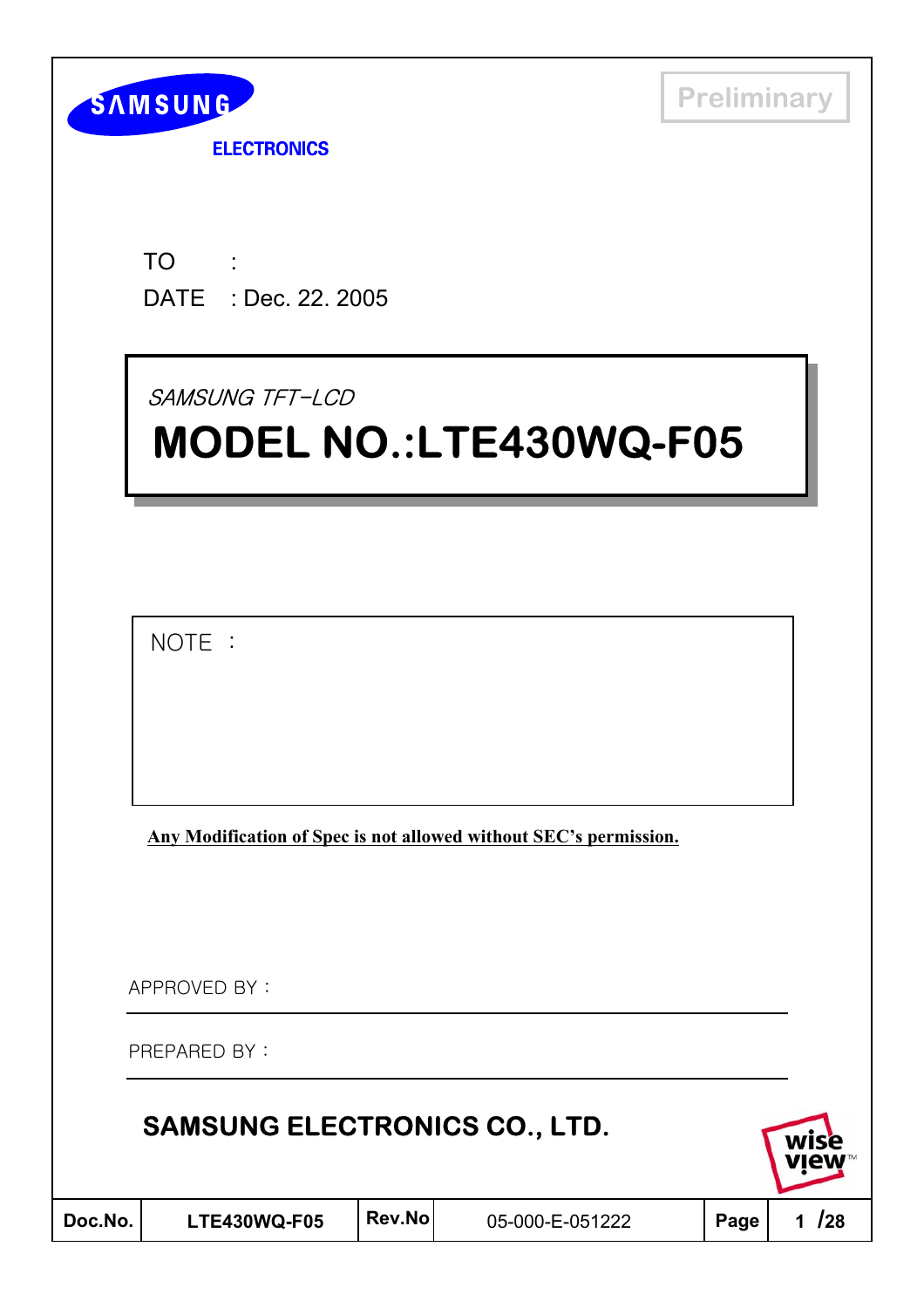## **CONTENTS**

| Doc.No. | <b>LTE430WQ-F05</b>                                                                                                                                                              | Rev.No | 05-000-E-051222           | Page | 2/28 |
|---------|----------------------------------------------------------------------------------------------------------------------------------------------------------------------------------|--------|---------------------------|------|------|
|         |                                                                                                                                                                                  |        |                           |      |      |
|         | 10. General Precautions<br>10.1 Handling<br>10.2 Storage<br>10.3 Operation<br>10.4 Others                                                                                        |        | ------------------- (27 ) |      |      |
|         | 9. Markings & others                                                                                                                                                             |        | ------------------- (26)  |      |      |
|         | 8. Packing                                                                                                                                                                       |        | ------------------- (25)  |      |      |
|         | 7. Outline Dimension                                                                                                                                                             |        | $------------(23)$        |      |      |
|         | 6. Interface Timing<br>6.1 Timing Parameters<br>6.2 Power ON/OFF Sequence                                                                                                        |        | ------------------- (17)  |      |      |
|         | 5. Input Terminal Pin Assignment<br>5.1 Input Signal & Power<br>5.2 Back-Light Unit<br>5.3 Input Signals, Basic Display Colors and Gray Scale of Each Color.<br>5.4 Pixel Format |        | ------------------- (13)  |      |      |
|         | 4. Block Diagram<br>4.1 TFT LCD Module<br>4.2 Back-Light Unit                                                                                                                    |        | ------------------- (12)  |      |      |
|         | 3. Electrical Characteristics<br>3.1 TFT LCD Module<br>3.2 Back-Light Unit                                                                                                       |        | ------------------- (10)  |      |      |
|         | 2. Optical Characteristics                                                                                                                                                       |        | ------------------- (7)   |      |      |
|         | 1. Absolute Maximum Ratings<br>1.1 Absolute Ratings Of Environment<br>1.2 Electrical Absolute Ratings                                                                            |        | ------------------- (5)   |      |      |
|         | <b>General Description</b>                                                                                                                                                       |        | --------------------- (4) |      |      |
|         | <b>Revision History</b>                                                                                                                                                          |        | ------------------- (3)   |      |      |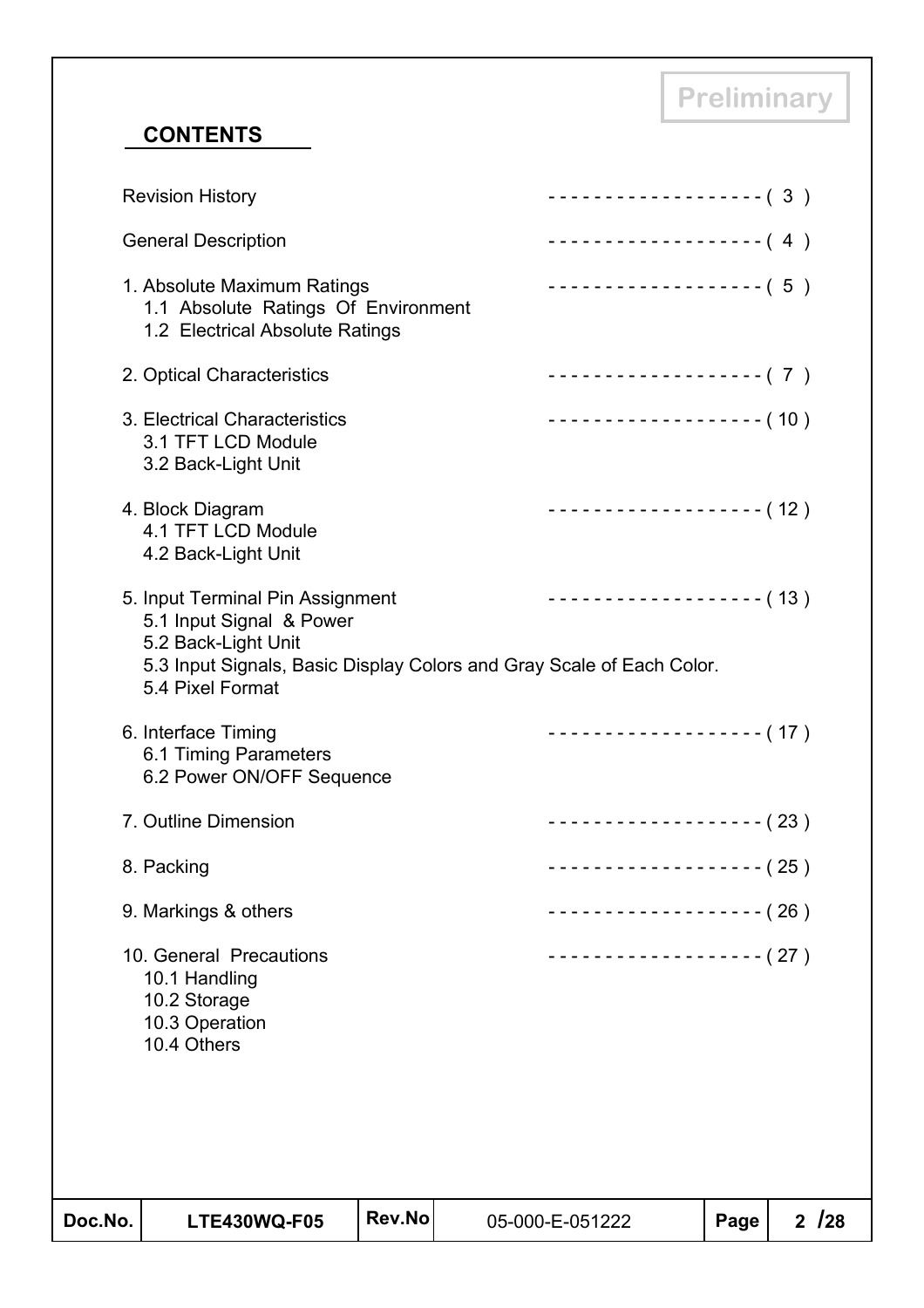|             |         |              |                           | <b>Revision History</b> |      | Preliminary |
|-------------|---------|--------------|---------------------------|-------------------------|------|-------------|
| Date        | Rev.No. | Page         |                           | Summary                 |      |             |
| Dec.22.2005 | 000     |              | Rev.000 was first issues. |                         |      |             |
|             |         |              |                           |                         |      |             |
|             |         |              |                           |                         |      |             |
|             |         |              |                           |                         |      |             |
|             |         |              |                           |                         |      |             |
|             |         |              |                           |                         |      |             |
|             |         |              |                           |                         |      |             |
|             |         |              |                           |                         |      |             |
|             |         |              |                           |                         |      |             |
|             |         |              |                           |                         |      |             |
|             |         |              |                           |                         |      |             |
|             |         |              |                           |                         |      |             |
|             |         |              |                           |                         |      |             |
|             |         |              |                           |                         |      |             |
|             |         |              |                           |                         |      |             |
|             |         |              |                           |                         |      |             |
|             |         |              |                           |                         |      |             |
|             |         |              |                           |                         |      |             |
|             |         |              |                           |                         |      |             |
|             |         |              |                           |                         |      |             |
|             |         |              |                           |                         |      |             |
|             |         |              |                           |                         |      |             |
|             |         |              |                           |                         |      |             |
|             |         |              |                           |                         |      |             |
|             |         |              |                           |                         |      |             |
| Doc.No.     |         | LTE430WQ-F05 | Rev.No                    | 05-000-E-051222         | Page | $3 / 28$    |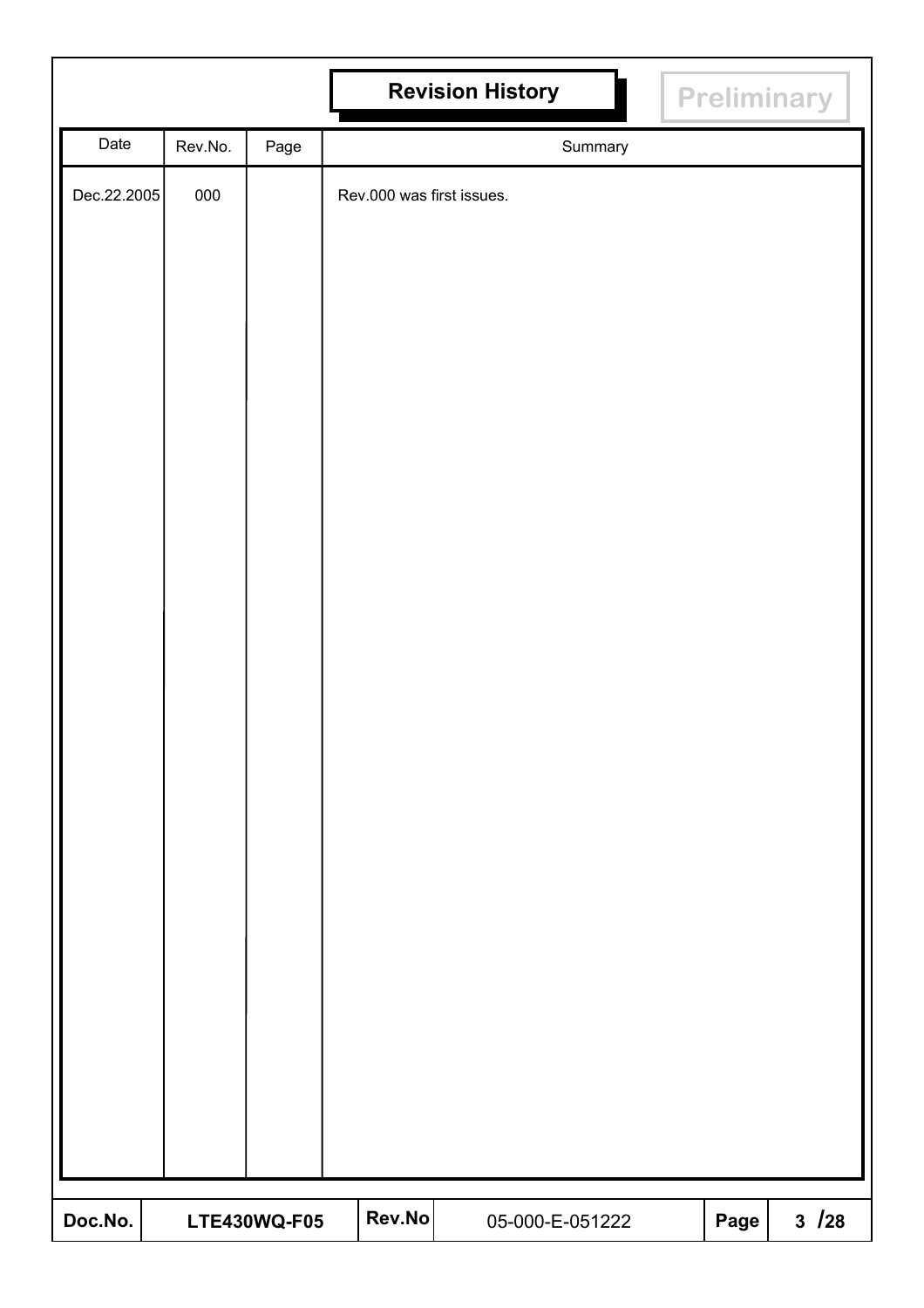# **Mechanical Information**

| <b>ITEM</b>    |                | MIN.                     | TYP.       | MAX.  | <b>NOTE</b> |
|----------------|----------------|--------------------------|------------|-------|-------------|
| Module<br>size | Horizontal (H) | 105.2                    | 105.5      | 105.7 |             |
|                | Vertical (V)   | 67.0                     | 67.2       | 67.4  |             |
|                | Depth (D)      | -                        | <b>TBD</b> | TBD   |             |
| Weight         |                | $\overline{\phantom{0}}$ | <b>TBD</b> | TBD   |             |

## **1. Absolute Maximum Ratings**

#### **1.1 Absolute Ratings Of Environment**

| ITEM                                                    | <b>SYMBOL</b> | MIN.  | MAX. | UNIT | <b>NOTE</b> |
|---------------------------------------------------------|---------------|-------|------|------|-------------|
| Storage temperature                                     | <b>STG</b>    | $-30$ | 70   | °C   |             |
| Operating temperature<br>(Temperature of glass surface) | OPR           | $-20$ | 60   | °C   |             |

Note (1) Temperature and relative humidity range are shown in the figure below. 90 % RH Max. ( $50 °C \geq Ta$ ) Maximum wet - bulb temperature at 39 °C or less. (Ta >  $50^{\circ}$ C) No condensation.

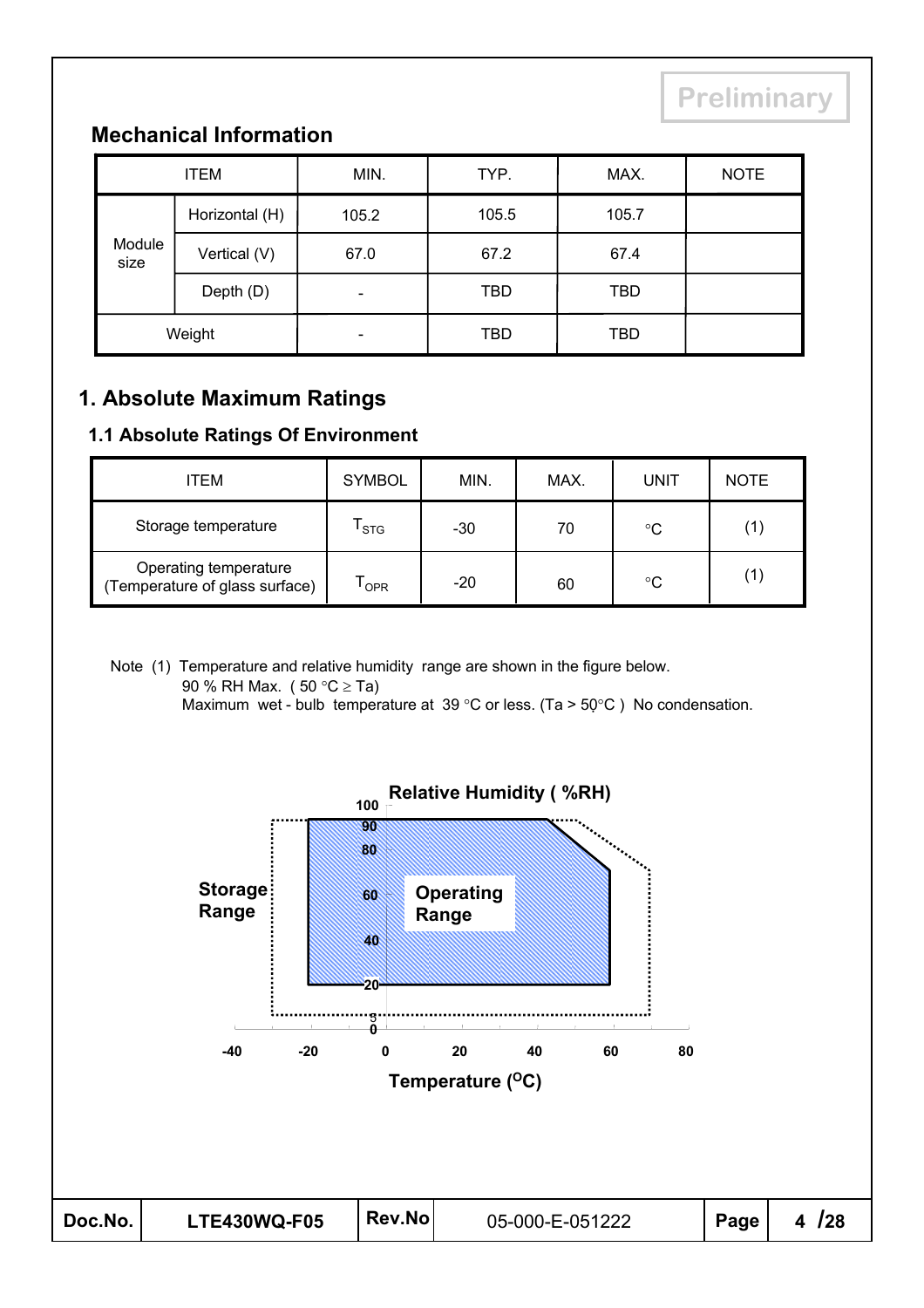# **General Description Preliminary**

#### **Description**

LTE430WQ-F0x is a color active matrix TFT (Thin Film Transistor) liquid crystal display (LCD) that uses amorphous silicon TFT as a switching devices. This model is composed of a TFT LCD panel, a driver circuit and a back-light system. The resolution of a 4.3" Contains 480 x 272 pixels and can display up to 16,777,216colors.

#### **Features**

- High Brightness
- High contrast ratio
- 8Bits color depth
- WQVGA (480 x 272 pixels) resolution
- DE(Data enable) mode

#### **Application**

- PMP / p-CNS machine application product
- Display terminals for AV application products

#### **General Information**

| Doc.No.<br><b>LTE430WQ-F05</b>                   |                   |  | Rev.No                 | 05-000-E-051222                      |        | Page        | 128<br>5    |
|--------------------------------------------------|-------------------|--|------------------------|--------------------------------------|--------|-------------|-------------|
|                                                  |                   |  |                        |                                      |        |             |             |
| Clear type<br>Surface treatment                  |                   |  |                        |                                      |        |             |             |
|                                                  | Display Mode      |  | Normally black         |                                      |        |             |             |
| $0.198(H) \times 0.198(V)$ (TYP.)<br>Pixel pitch |                   |  |                        | mm                                   | 128ppi |             |             |
|                                                  | Pixel arrangement |  | <b>RGB</b> stripe      |                                      |        |             |             |
|                                                  | Number of pixel   |  |                        | 480×RGB(H) x 272(V)                  |        | pixel       |             |
|                                                  | Display colors    |  | 16,777,212             |                                      |        |             |             |
|                                                  | Driver element    |  | a-Si TFT active matrix |                                      |        |             |             |
|                                                  | Display area      |  |                        | 95.04(H) x 53.856(V) (4.3" diagonal) |        | mm          |             |
|                                                  | <b>ITEM</b>       |  |                        | <b>SPECIFICATION</b>                 |        | <b>UNIT</b> | <b>NOTE</b> |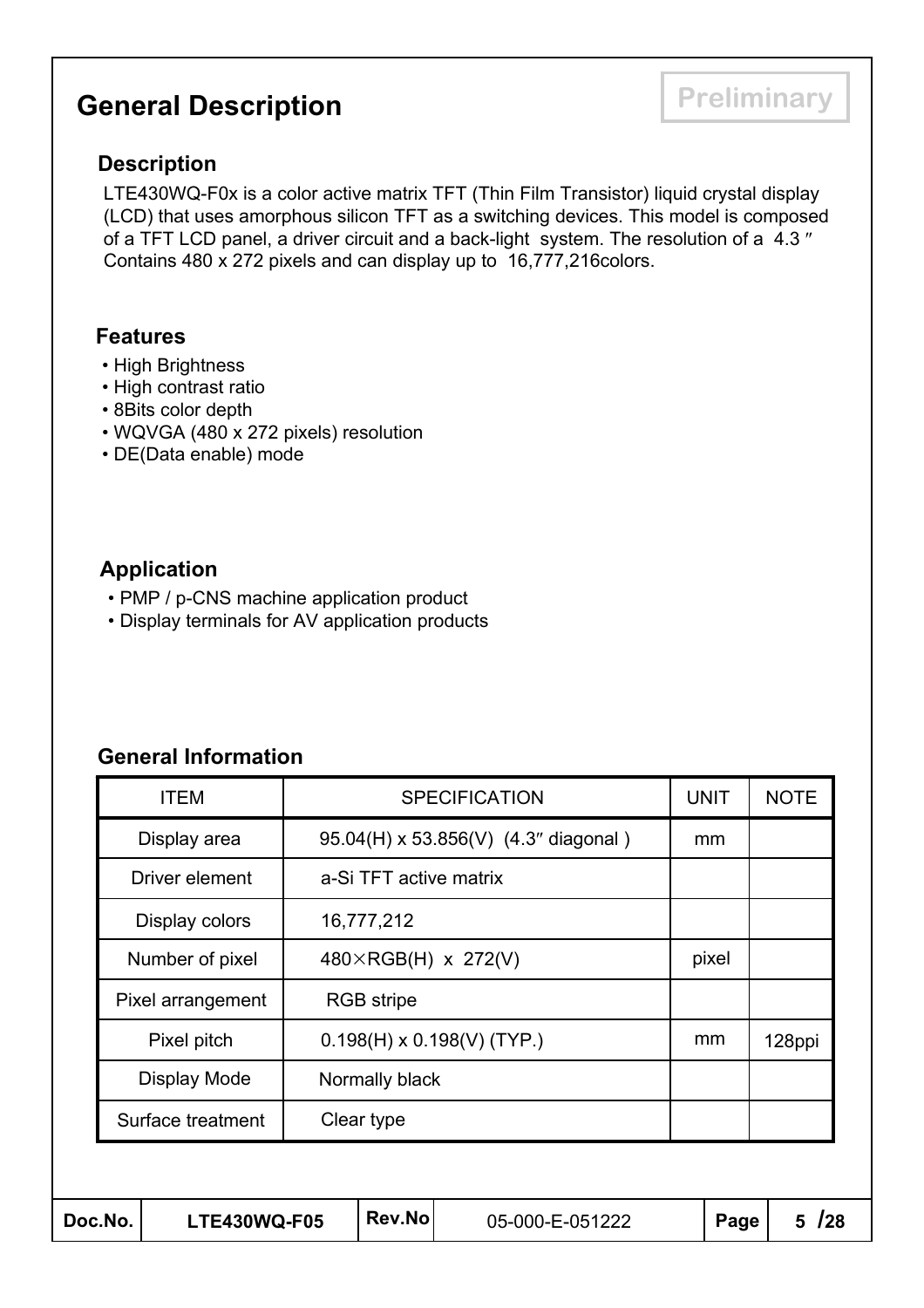#### **1.2 Electrical Absolute Ratings**

# **Preliminary**

| (1) TFT LCD Module | $(Vss = GND = 0 V)$ |
|--------------------|---------------------|
|                    |                     |

| <b>ITEM</b>          | <b>SYMBOL</b>     | MIN.   | MAX. | <b>UNIT</b>  | <b>NOTE</b>       |
|----------------------|-------------------|--------|------|--------------|-------------------|
| Logic Input Voltage  | VDD               | $-0.5$ | 3.0  | $\mathbf{V}$ | $\left( 1\right)$ |
| Analog Input Voltage | AVDD <sub>5</sub> | $-0.5$ | 6.0  | V            | $\left( 1\right)$ |

NOTE (1) Within Ta =  $25 \pm 2$  °C

# (2) Back-Light Unit Ta =  $25 \pm 2$  °C

| <b>ITEM</b>        | <b>SYMBOL</b> | MIN. | MAX. | <b>UNIT</b> | <b>NOTE</b> |
|--------------------|---------------|------|------|-------------|-------------|
| <b>LED</b> current | ΙB            | -    | 50   | mA          |             |

NOTE (1) Permanent damage to the device may occur if maximum values are exceeded or reverse voltage loaded. Functional operation should be restricted to the conditions described under

Normal Operating Conditions.

| Doc.No. | <b>LTE430WQ-F05</b> | <b>Rev.Nol</b> | 05-000-E-051222 | Page | 6/28 |
|---------|---------------------|----------------|-----------------|------|------|
|---------|---------------------|----------------|-----------------|------|------|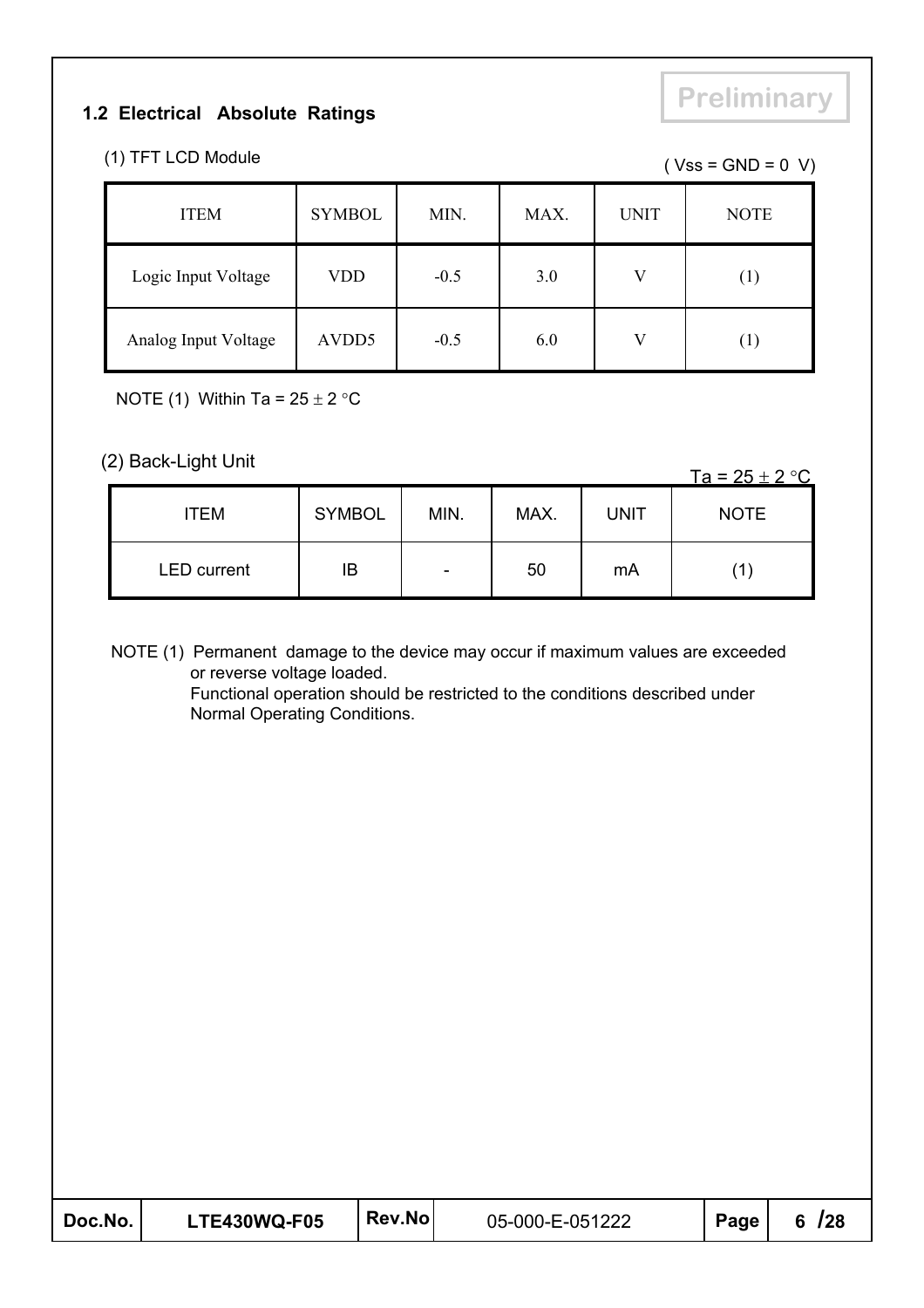## **2. Optical Characteristics**

The following items are measured under stable conditions. The optical characteristics should be measured in a dark room or equivalent state with the methods shown in Note (5). Measuring equipment : TOPCON BM-5A,EZ-CONTRAST

| <b>ITEM</b>                         |             | <b>SYMBOL</b>              | <b>CONDITION</b> | MIN.           | TYP.  | MAX.                     | <b>UNIT</b>       | <b>NOTE</b>          |
|-------------------------------------|-------------|----------------------------|------------------|----------------|-------|--------------------------|-------------------|----------------------|
| <b>Contrast Ratio</b><br>(1 Points) |             | <b>CR</b>                  |                  | 100            | 400   |                          |                   | (1), (2), (5)        |
| Response                            | Rising      | $T_R$                      |                  |                | 10    | 45                       | msec              | (1), (3)             |
| Time at Ta                          | Falling     | $T_F$                      |                  | $\blacksquare$ | 15    | 45                       |                   |                      |
| Luminance of<br>White (center)      |             | $Y_L$                      | $\phi = 0,$      | 280            | 350   | $\blacksquare$           | cd/m <sup>2</sup> | (1), (4)             |
|                                     | Red         | Rx                         | $\theta = 0$     | 0.561          | 0.611 | 0.661                    |                   |                      |
|                                     |             | RY                         | Normal           | 0.305          | 0.355 | 0.405                    |                   |                      |
|                                     | Green       | $G_X$                      | Viewing<br>Angle | 0.296          | 0.346 | 0.396                    |                   |                      |
| Color<br>Chromaticity               |             | $G_Y$                      |                  | 0.503          | 0.553 | 0.603                    |                   | (1), (5)             |
| (CIE)                               | <b>Blue</b> | Bx                         |                  | 0.096          | 0.146 | 0.196                    |                   |                      |
|                                     |             | BY                         |                  | 0.078          | 0.128 | 0.178                    |                   |                      |
|                                     | White       | W <sub>x</sub>             |                  | 0.261          | 0.311 | 0.361                    |                   |                      |
|                                     |             | $W_Y$                      |                  | 0.284          | 0.334 | 0.384                    |                   |                      |
|                                     |             | $\theta$ $\llap{\text{1}}$ |                  | 70             | 80    | $\overline{\phantom{0}}$ |                   |                      |
| Viewing<br>Angle                    | Hor.        | $\theta$ R                 | $CR \geq 10$     | 70             | 80    | $\overline{\phantom{a}}$ |                   | (1)                  |
|                                     |             | $\phi$ H                   |                  | 70             | 80    | $\overline{\phantom{a}}$ | Degrees           |                      |
|                                     | Ver.        | $\phi$ L                   |                  | 70             | 80    | $\blacksquare$           |                   |                      |
| 5 Points<br><b>White Variation</b>  |             | $\delta$ L                 |                  |                |       | 1.45                     |                   | $(6)$<br>Ez-contrast |
|                                     |             |                            |                  |                |       |                          |                   |                      |

\* Ta =  $25 \pm 2$ °C, VDD=2.5V, fv= 60Hz, fDCLK=9.0MHz, IL = 18mA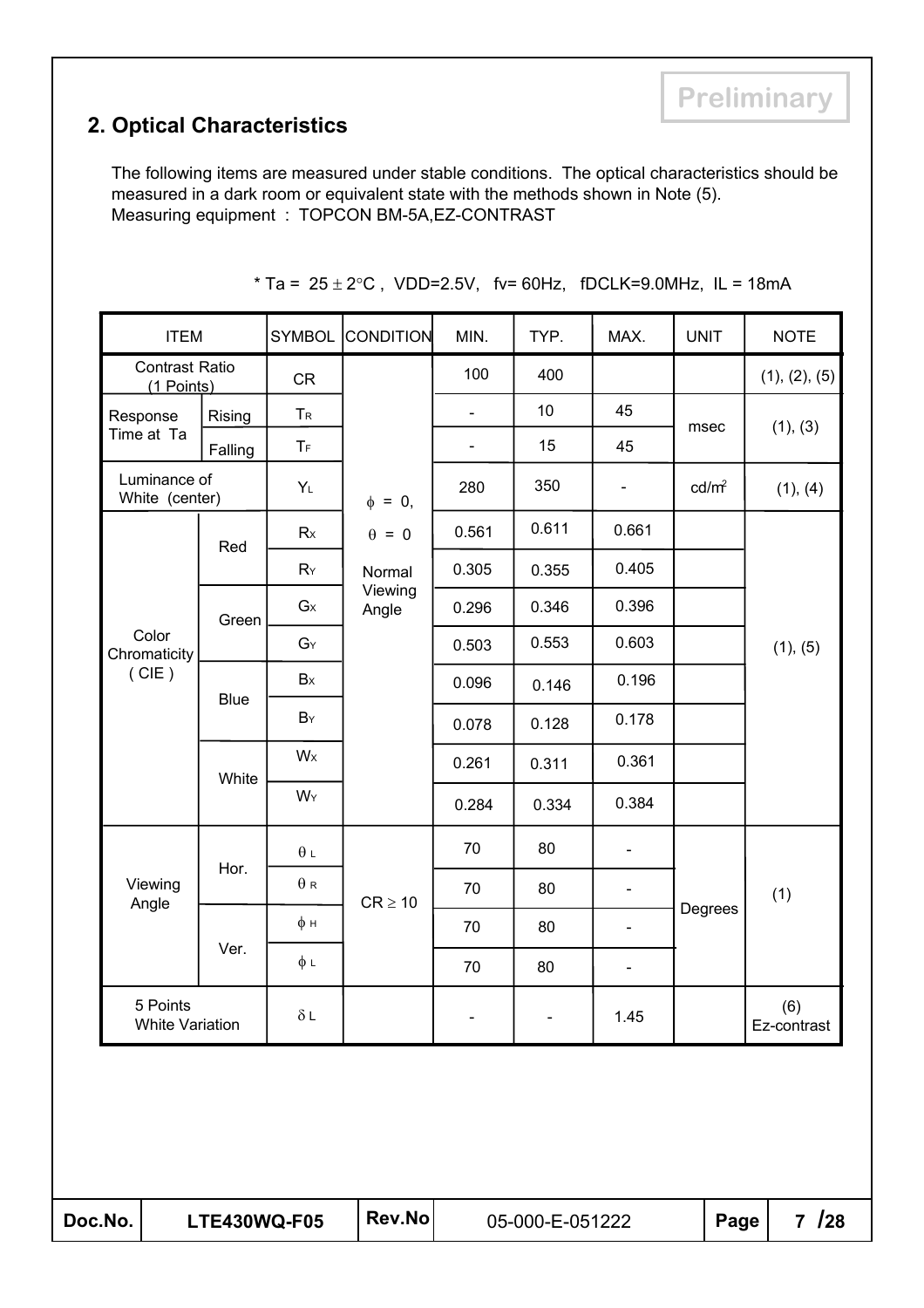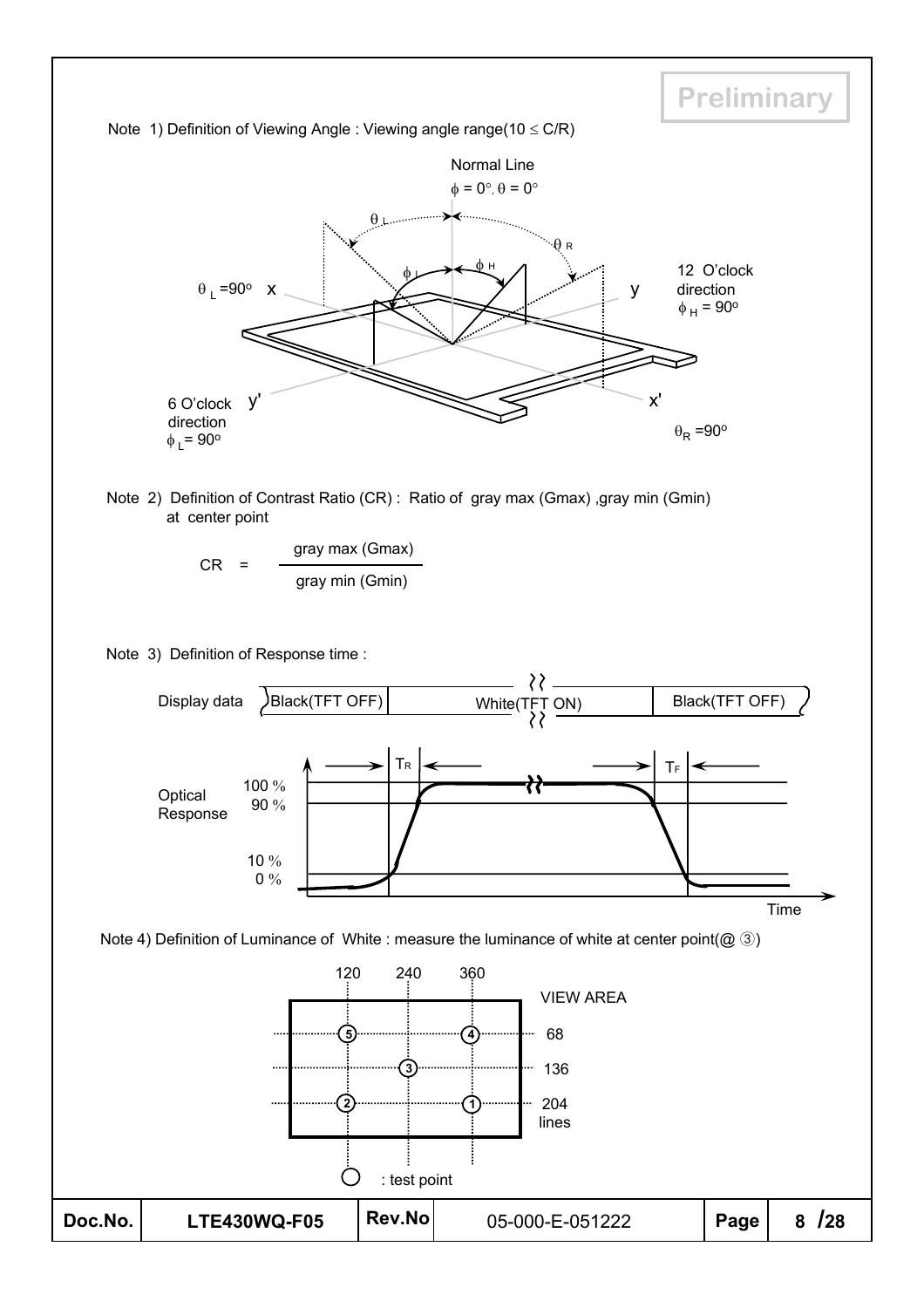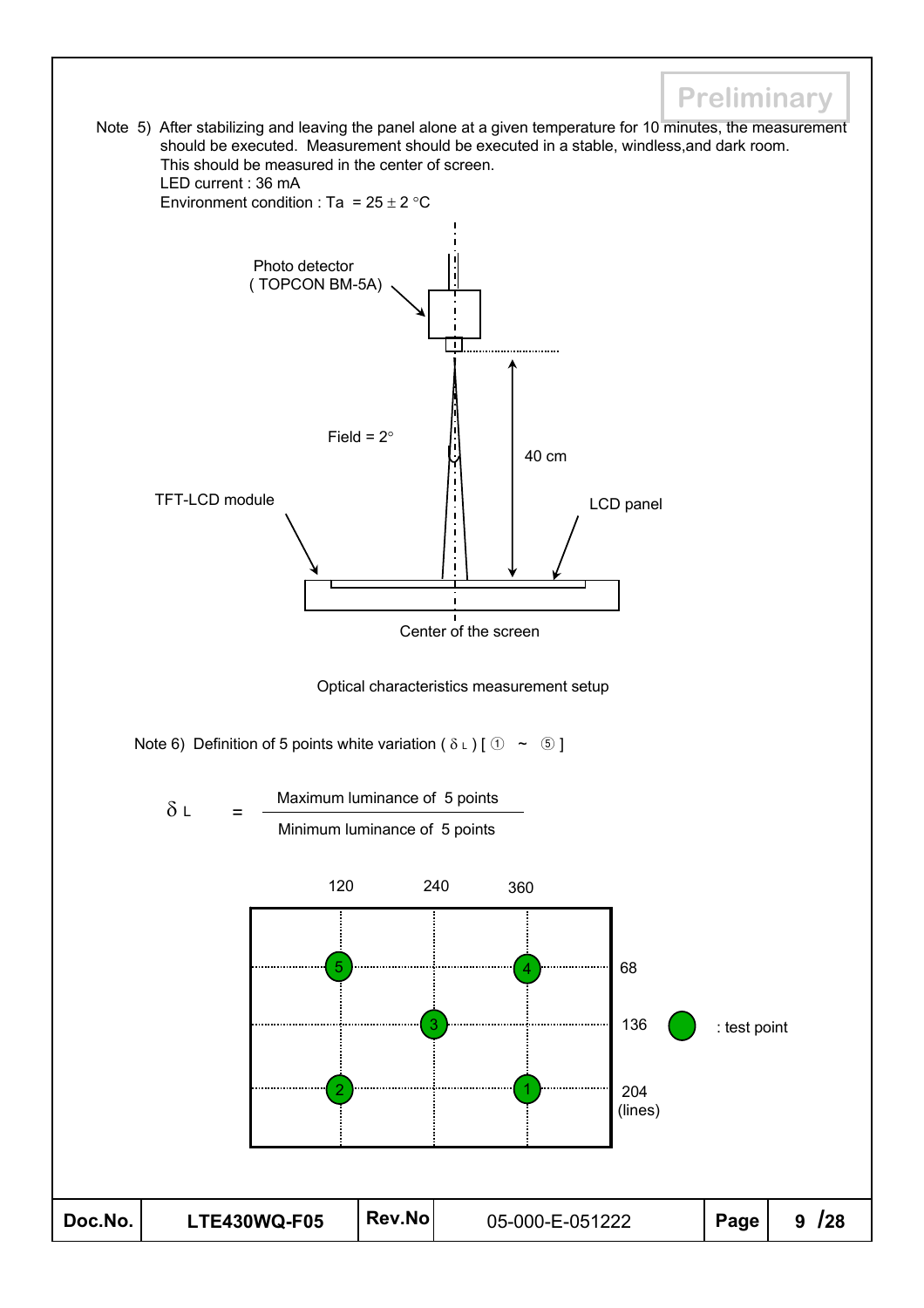# **Preliminary 4. BLOCK DIAGRAM 4.1 TFT LCD MODULE**  $VDD1(2.5V)$ **GATE**  $VDD2(5.0V)$ **DRIVER** 顶 **+** GND **POWER LCD PANEL**DATA (24bit) DCLK HSYNC **VSYNC** I D E L **SOURCE DRIVER** DE **+** DISP **T/CON**

#### **4.2 BACKLIGHT UNIT**

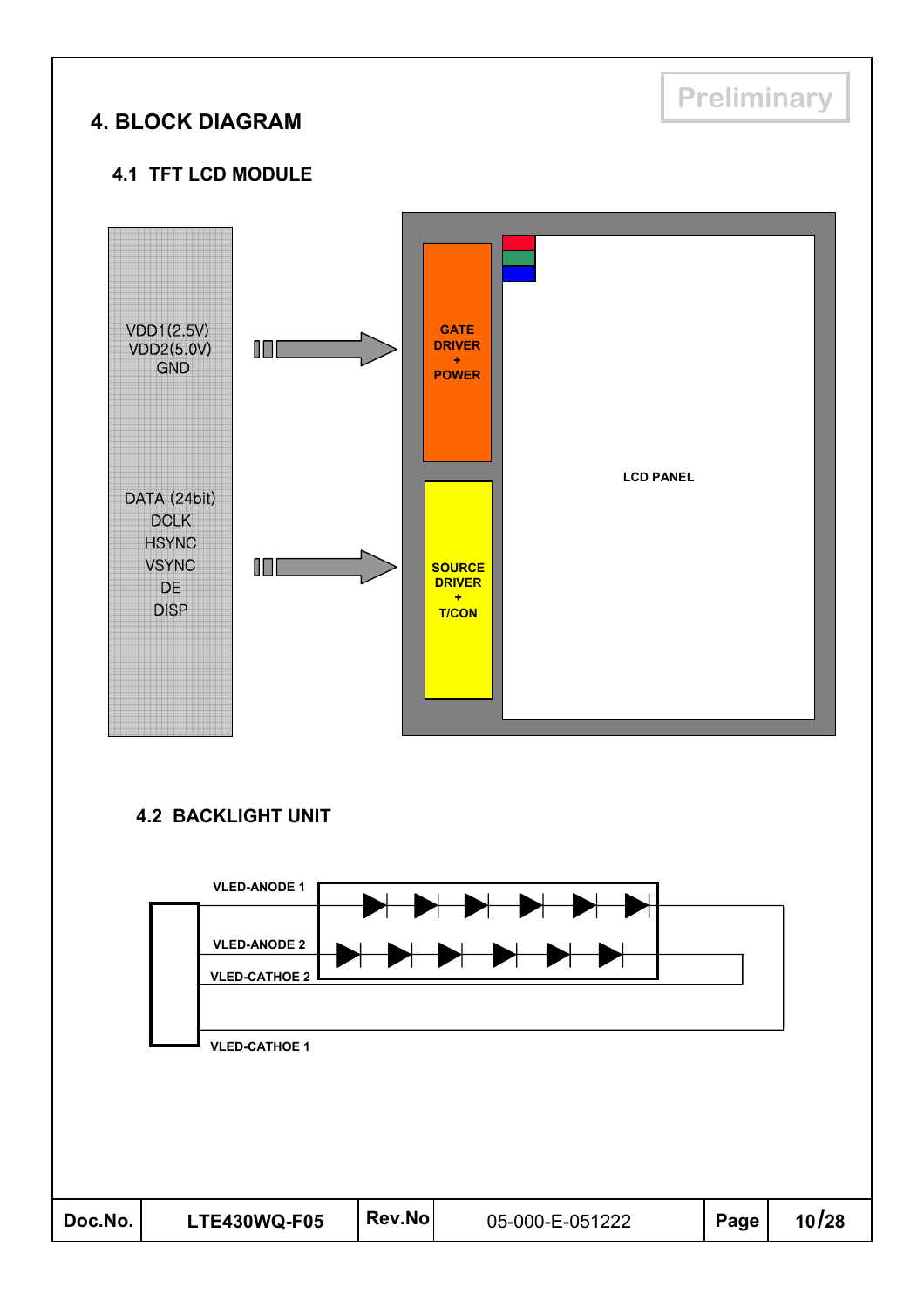# **3. Electrical Characteristics Preliminary**

#### **3.1 TFT LCD Module**

|                        |                   |                   |            |            |            |             | Ta = $25 \pm 2^{\circ}$ C |
|------------------------|-------------------|-------------------|------------|------------|------------|-------------|---------------------------|
| <b>ITEM</b>            |                   | <b>SYMBOL</b>     | <b>MIN</b> | <b>TYP</b> | <b>MAX</b> | <b>UNIT</b> | <b>NOTE</b>               |
| Logic Supply Voltage   |                   | <b>VDD</b>        | 2.3        | 2.5        | 2.7        | V           |                           |
| Analog Supply Voltage  |                   | AVDD <sub>5</sub> | 4.8        | 5.0        | 5.2        | V           |                           |
| <b>Vsync Frequency</b> |                   | fv                |            | 59.94      |            | Hz          |                           |
| <b>Hsync Frequency</b> |                   | fH                |            | 17.14      |            | Hz          |                           |
| Main Frequency         |                   | <b>fDCLK</b>      |            | 9.0        | 15.0       | <b>MHz</b>  |                           |
| Current                | Logic<br>current  | <b>IDD</b>        |            | TBD        |            | mA          | (1), (3)                  |
| Consumption            | Analog<br>current | <b>IAVDD</b>      |            | <b>TBD</b> |            | mA          | (1), (3)                  |
| Power<br>Consumption   | 256Gray           | <b>PWR</b>        |            | <b>TBD</b> |            | mW          | (1), (3)                  |

Note (1) fV=60Hz, fDCLK = 9.0MHZ, VDD = 2.5V , AVDD5 = 5.0V, DC Current.

- (2) 1 pixel /clock
- (3) Power dissipation check pattern : 256Gray(vertical)

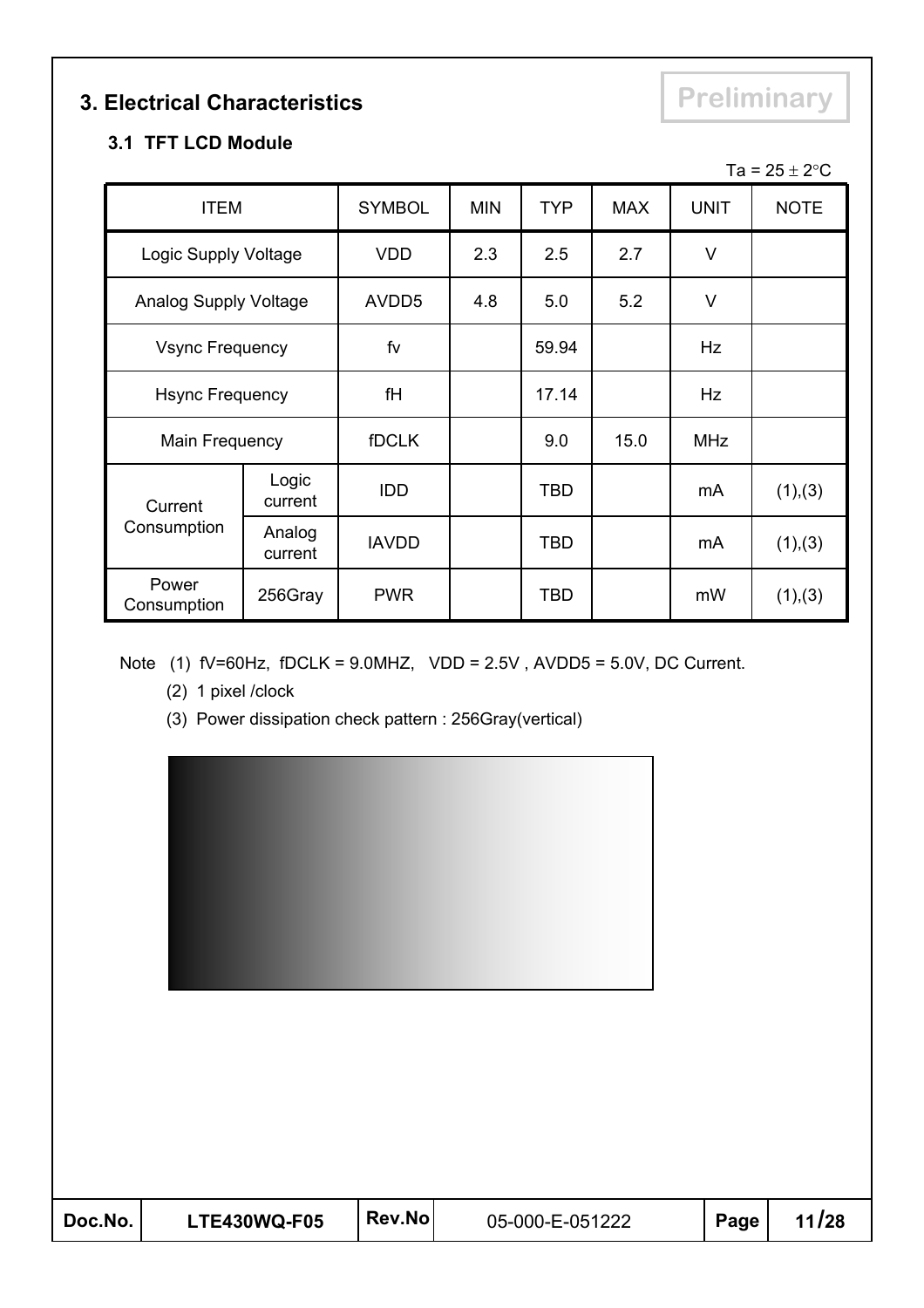#### **3.2 Back-Light Unit**

The back-light system is an edge - lighting type with six white LED(Light Emitting Diode)s.

| Та=25. |  | າ∘∩ |  |
|--------|--|-----|--|
|        |  |     |  |

| <b>ITEM</b>          | <b>SYMB</b> | <b>MIN</b>               | TYP   | <b>MAX</b> | <b>UNIT</b> | <b>NOTE</b> |
|----------------------|-------------|--------------------------|-------|------------|-------------|-------------|
| LED's Current        | ΙB          | -                        | 36    | ۰          | mA          | $\perp$     |
| Power<br>Consumption | PBL         | $\overline{\phantom{0}}$ | (710) | -          | mW          | $\angle$    |

Note

(1) 6 LEDs series X 2 parallel

 $(2)$  Where IB = 36mA, VB = PBL / (IB)

| Doc.No. | <b>LTE430WQ-F05</b> | Rev.No | 05-000-E-051222 | Page | 12/28 |
|---------|---------------------|--------|-----------------|------|-------|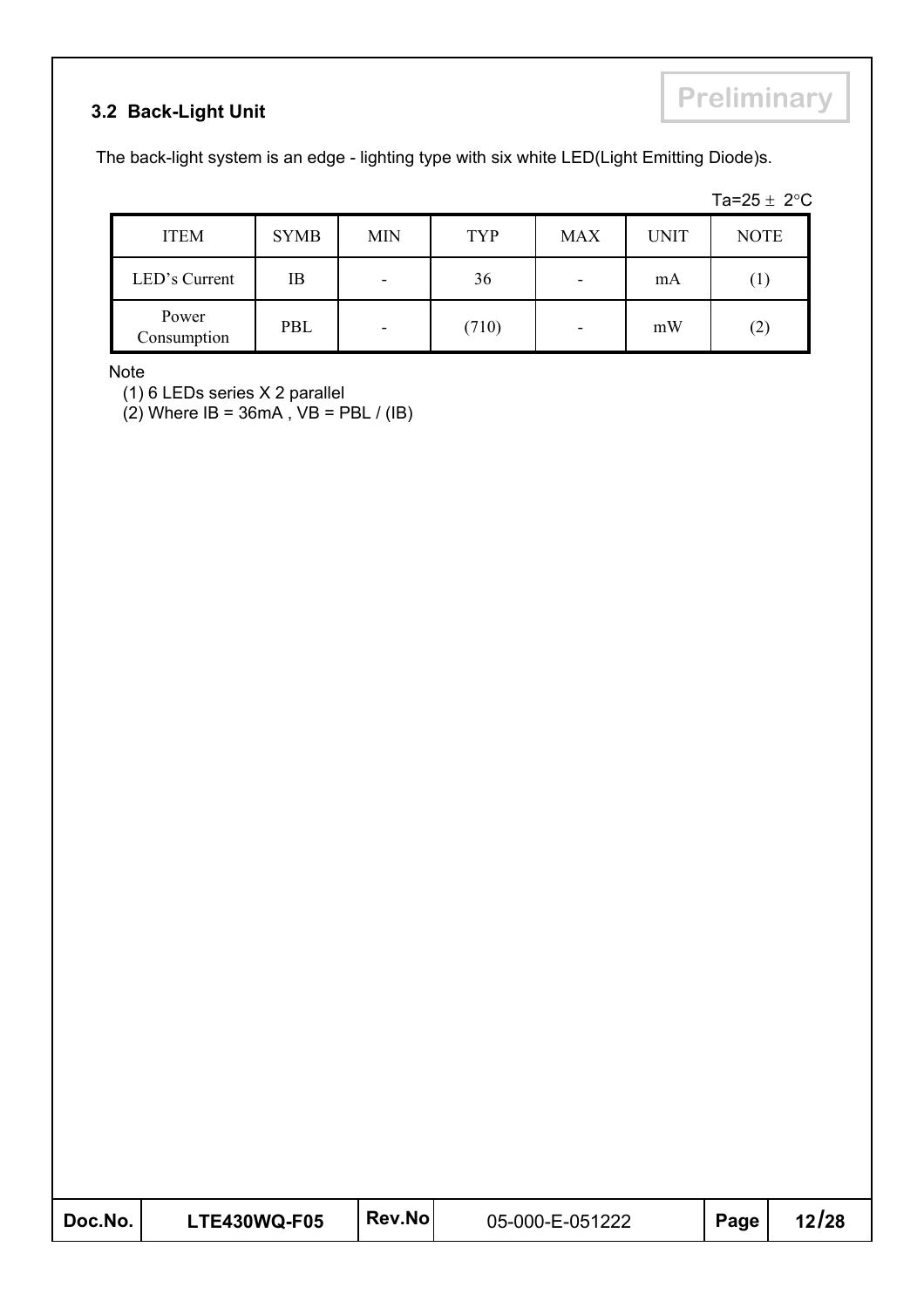# **5. Input Terminal Pin Assignment**

# **5.1. Input Signal & Power** (Connector : 40 PIN FPC)

| Rev.No<br>Doc.No.<br><b>LTE430WQ-F05</b> |                |                     |        |                  | 05-000-E-051222 |                        | Page | 13/28  |  |  |  |  |
|------------------------------------------|----------------|---------------------|--------|------------------|-----------------|------------------------|------|--------|--|--|--|--|
| 20                                       | G7             | Green data(MSB)     |        | 40               | <b>VSS</b>      | Ground                 |      |        |  |  |  |  |
| 19                                       | G <sub>6</sub> | Green data          |        | 39               | <b>VSS</b>      | Ground                 |      |        |  |  |  |  |
| 18                                       | G <sub>5</sub> | Green data          |        | 38               | <b>NC</b>       | No connection          |      |        |  |  |  |  |
| 17                                       | G4             | Green data          |        | 37               | <b>NC</b>       | No connection          |      |        |  |  |  |  |
| 16                                       | G <sub>3</sub> | Green data          |        | 36               | AVDD5           | Power supply(+5V)      |      |        |  |  |  |  |
| 15                                       | G <sub>2</sub> | Green data          |        | 35               | AVDD5           | Power supply(+5V)      |      |        |  |  |  |  |
| 14                                       | G <sub>1</sub> | Green data          |        | 34               | DE              | Data Enable            |      |        |  |  |  |  |
| 13                                       | G <sub>0</sub> | Green data(LSB)     |        | 33               | <b>VSYNC</b>    | Vertical Sync Signal   |      |        |  |  |  |  |
| 12                                       | R7             | Red data(MSB)       |        | 32               | <b>HSYNC</b>    | Horizontal Sync Signal |      |        |  |  |  |  |
| 11                                       | R <sub>6</sub> | Red data            |        | 31               | <b>DISP</b>     | Display on/off         |      |        |  |  |  |  |
| 10                                       | R <sub>5</sub> | Red data            |        | 30               | <b>PCLK</b>     | Pixel clock            |      |        |  |  |  |  |
| 9                                        | R <sub>4</sub> | Red data            |        | 29               | <b>VSS</b>      | Ground                 |      |        |  |  |  |  |
| 8                                        | R <sub>3</sub> | Red data            |        | 28               | B7              | Blue data(MSB)         |      |        |  |  |  |  |
| $\overline{7}$                           | R <sub>2</sub> | Red data            |        | 27               | B <sub>6</sub>  | Blue data              |      |        |  |  |  |  |
| 6                                        | R <sub>1</sub> | Red data            |        | 26               | B <sub>5</sub>  | Blue data              |      |        |  |  |  |  |
| 5                                        | R <sub>0</sub> | Red data(LSB)       |        | 25               | B <sub>4</sub>  | Blue data              |      |        |  |  |  |  |
| 4                                        | <b>VDD</b>     | POWER SUPPLY(+2.5V) |        | 24               | B <sub>3</sub>  | Blue data              |      |        |  |  |  |  |
| 3                                        | <b>VDD</b>     | POWER SUPPLY(+2.5V) |        | 23               | B <sub>2</sub>  | Blue data              |      |        |  |  |  |  |
| 2                                        | <b>VSS</b>     | Ground              |        | 22               | <b>B1</b>       | Blue data              |      |        |  |  |  |  |
| $\mathbf{1}$                             | <b>VSS</b>     | Ground              |        | 21               | B <sub>0</sub>  | Blue data(LSB)         |      |        |  |  |  |  |
| Pin<br><b>NO</b>                         | Symbol         | Description         | Remark | Pin<br><b>NO</b> | Symbol          | Description            |      | Remark |  |  |  |  |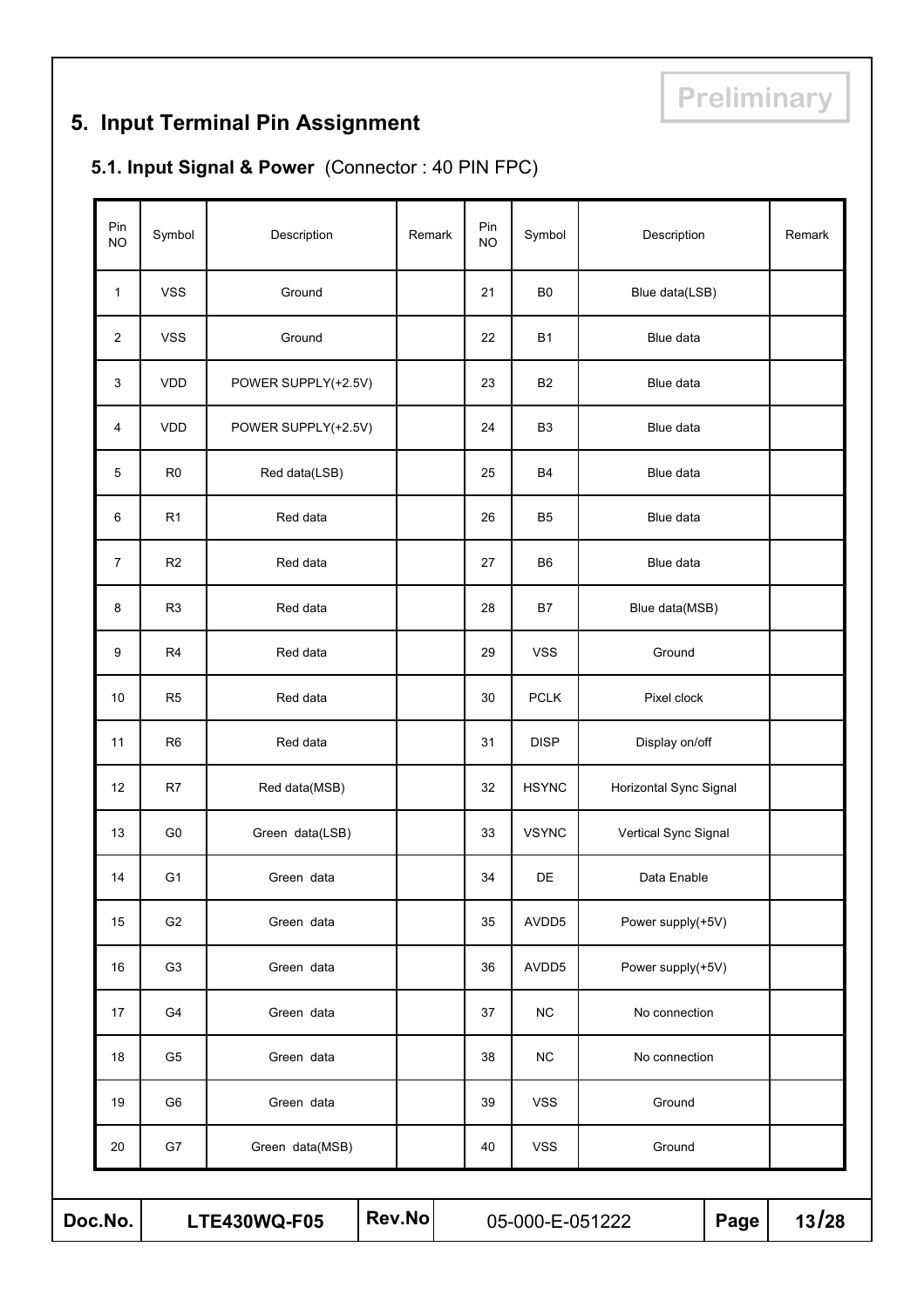# **5.2 Back- Light Unit**(Connector : 4 PIN FPC)

| Pin No. | Symbol             | Function                  |
|---------|--------------------|---------------------------|
| 1       | VLED 1 -           | Ground(cathode)           |
| 2       | VLED 2-            | Ground(cathode)           |
| 3       | VLED <sub>2+</sub> | LED Input terminal(anode) |
| 4       | VLED 1+            | LED Input terminal(anode) |

| Doc.No. | <b>LTE430WQ-F05</b> | <b>Rev.Nol</b> | 05-000-E-051222 | Page | 14/28 |
|---------|---------------------|----------------|-----------------|------|-------|
|---------|---------------------|----------------|-----------------|------|-------|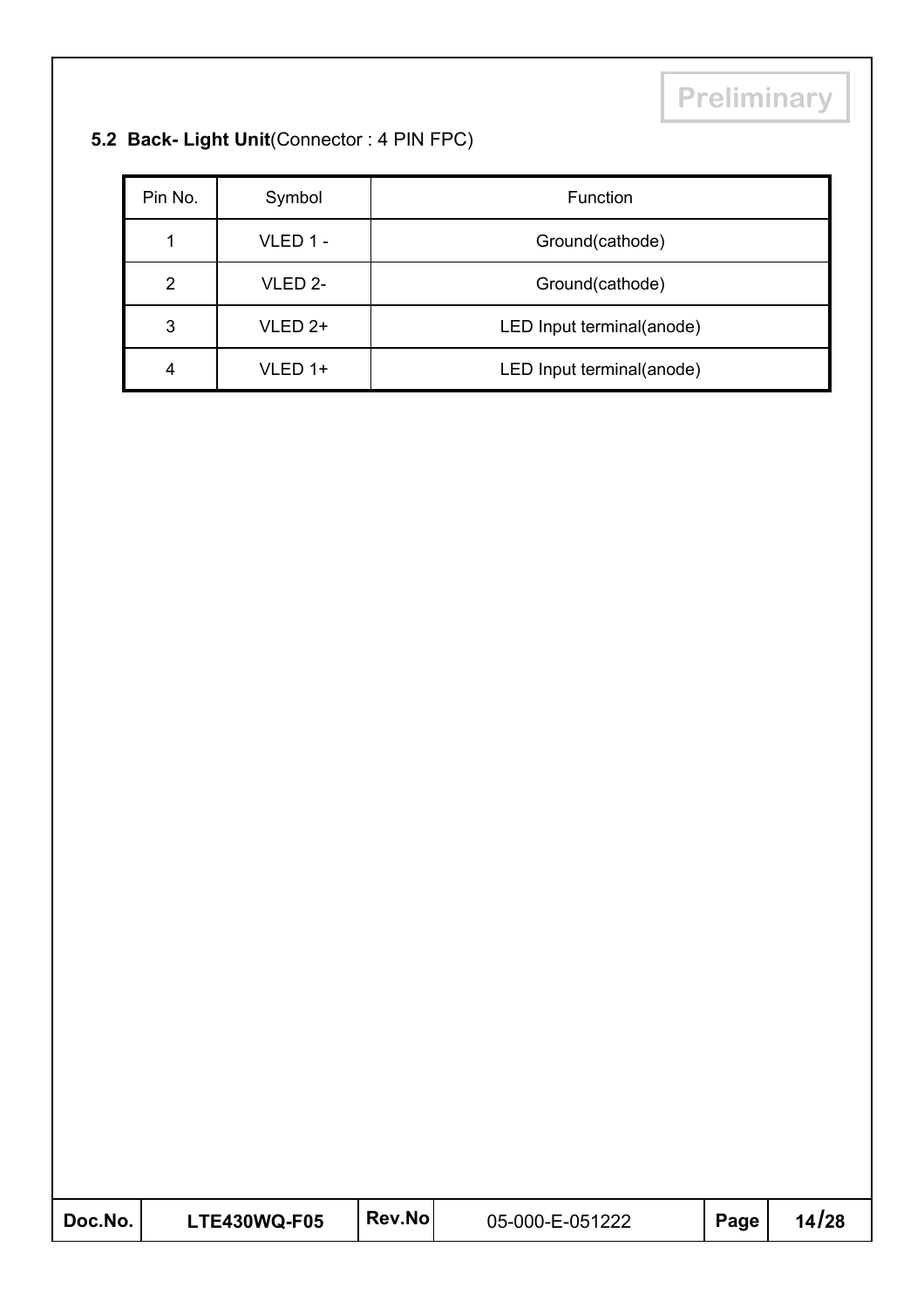# **Freliminary 5.3 Input Signal,Basic Display Colors and Gray Scale of Each Colors**

|              |                                                                                                                                                              |                      |                |                |                           |                |                |                |                |                |             |                         | Data Signal  |              |                      |                |              |                      |                |                |                |                |                |                |                      | Gray            |
|--------------|--------------------------------------------------------------------------------------------------------------------------------------------------------------|----------------------|----------------|----------------|---------------------------|----------------|----------------|----------------|----------------|----------------|-------------|-------------------------|--------------|--------------|----------------------|----------------|--------------|----------------------|----------------|----------------|----------------|----------------|----------------|----------------|----------------------|-----------------|
| Color        | Display                                                                                                                                                      |                      |                |                |                           | Red            |                |                |                |                |             |                         |              | Green        |                      |                |              |                      |                |                | Blue           |                |                |                |                      | Scale           |
|              |                                                                                                                                                              | R <sub>0</sub>       | R <sub>1</sub> | R <sub>2</sub> | R3                        | R <sub>4</sub> | R <sub>5</sub> | R <sub>6</sub> | R <sub>7</sub> | GO             | G1          | G2                      | G3           | G4           | G5                   | G6             | G7           | B <sub>0</sub>       | B <sub>1</sub> | B <sub>2</sub> | B <sub>3</sub> | B <sub>4</sub> | B <sub>5</sub> | B <sub>6</sub> | B7                   | Level           |
|              | <b>Black</b>                                                                                                                                                 | 0                    | 0              | 0              | 0                         | 0              | 0              | 0              | 0              | 0              | 0           | 0                       | 0            | 0            | 0                    | 0              | 0            | 0                    | 0              | 0              | 0              | 0              | 0              | 0              | 0                    |                 |
|              | Blue                                                                                                                                                         | 0                    | 0              | 0              | 0                         | 0              | 0              | 0              | 0              | 0              | 0           | 0                       | 0            | 0            | 0                    | 0              | 0            | 1                    | 1              | 1              | 1              | 1              |                |                | 1                    |                 |
|              | Green                                                                                                                                                        | 0                    | 0              | 0              | 0                         | 0              | 0              | 0              | 0              |                |             | 1                       |              | 1            |                      |                | 1            | 0                    | 0              | 0              | 0              | 0              | 0              | 0              | 0                    |                 |
| <b>Basic</b> | Cyan                                                                                                                                                         | 0                    | 0              | 0              | 0                         | 0              | 0              | 0              | 0              |                |             | 1                       |              | 1            | 1                    |                | 1            | 1                    |                | 1              | 1              | 1              |                |                | 1                    |                 |
| Color        | Red                                                                                                                                                          | 1                    |                | 1              | 1                         | 1              | 1              | 1              | 1              | 0              | 0           | 0                       | 0            | 0            | 0                    | 0              | 0            | 0                    | 0              | 0              | 0              | 0              | 0              | 0              | 0                    |                 |
|              | Magenta                                                                                                                                                      | 1                    |                | 1              | 1                         | 1              | 1              | 1              | 1              | 0              | 0           | 0                       | 0            | 0            | 0                    | 0              | 0            | 1                    | 1              | 1              | 1              | 1              | 1              | 1              | 1                    | ٠               |
|              | Yellow                                                                                                                                                       | 1                    |                | 1              | 1                         | 1              | 1              | 1              | 1              |                | 1           | 1                       |              | 1            | 1                    | 1              | 1            | 0                    | 0              | 0              | 0              | 0              | 0              | 0              | 0                    |                 |
|              | White                                                                                                                                                        | 1                    |                | 1              | 1                         | 1              | 1              | 1              | 1              |                |             | 1                       |              | 1            |                      |                | 1            | 1                    | 1              | 1              |                |                | 1              |                | 1                    |                 |
|              | Black                                                                                                                                                        | 0                    | 0              | 0              | $\mathbf{0}$              | 0              | 0              | 0              | 0              | 0              | 0           | 0                       | 0            | 0            | 0                    | 0              | 0            | $\pmb{0}$            | 0              | 0              | 0              | 0              | 0              | 0              | 0                    | R <sub>0</sub>  |
|              | Dark                                                                                                                                                         | 1                    | 0              | 0              | 0                         | 0              | 0              | 0              | 0              | 0              | 0           | $\pmb{0}$               | 0            | 0            | 0                    | 0              | 0            | $\pmb{0}$            | 0              | 0              | 0              | 0              | 0              | 0              | 0                    | R <sub>1</sub>  |
| Gray         |                                                                                                                                                              | 0                    | 1              | 0              | 0                         | 0              | 0              | 0              | 0              | 0              | 0           | 0                       | 0            | 0            | 0                    | 0              | 0            | 0                    | 0              | 0              | 0              | 0              | 0              | 0              | 0                    | R2              |
| Scale        |                                                                                                                                                              | $\cdot$              | ٠              | $\cdot$        | $\ddot{\phantom{a}}$      | $\cdot$        | $\cdot$        |                | t              | $\blacksquare$ | $\cdot$     | t                       | $\cdot$      | t            | $\ddot{\phantom{a}}$ | $\blacksquare$ | $\cdot$      | $\ddot{\phantom{a}}$ |                | $\cdot$<br>í,  | ţ              | ţ              | ×              | ٠              | $\cdot$<br>÷,        |                 |
| of           |                                                                                                                                                              | Ì,                   |                |                | $\cdot$<br>k,             | ٠              |                |                | ţ              |                |             | t                       | ٠            | ٠            | ţ                    |                | ٠            | $\ddot{\cdot}$       | ٠              | ٠              |                | Í              |                |                | ×,<br>$\blacksquare$ |                 |
| Red          | Light                                                                                                                                                        | $\mathbf 1$          | 0              |                | 1                         | 1              | 1              | 1              | 1              | 0              | 0           | 0                       | 0            | 0            | 0                    | 0              | 0            | 0                    | 0              | 0              | 0              | 0              | 0              | 0              | 0                    | R253            |
|              |                                                                                                                                                              | 0                    |                |                | 1                         | 1              | 1              | 1              | 1              | 0              | 0           | 0                       | 0            | 0            | 0                    | 0              | 0            | 0                    | 0              | 0              | 0              | 0              | 0              | 0              | 0                    | R254            |
|              | Red                                                                                                                                                          | 1                    |                | 1              | 1                         | 1              | 1              | 1              | 1              | 0              | 0           | 0                       | 0            | 0            | 0                    | 0              | 0            | 0                    | 0              | 0              | 0              | 0              | 0              | 0              | 0                    | R255            |
|              | Black                                                                                                                                                        | 0                    | 0              | 0              | 0                         | 0              | 0              | 0              | 0              | 0              | 0           | 0                       | 0            | 0            | 0                    | 0              | 0            | 0                    | 0              | 0              | 0              | 0              | 0              | 0              | 0                    | GO              |
|              | Dark                                                                                                                                                         | 0                    | 0              | 0              | 0                         | 0              | 0              | 0              | 0              |                | 0           | 0                       | 0            | 0            | 0                    | 0              | 0            | 0                    | 0              | 0              | 0              | 0              | 0              | 0              | 0                    | G1              |
| Gray         |                                                                                                                                                              | 0                    | 0              | 0              | 0                         | 0              | 0              | 0              | 0              | 0              |             | 0                       | 0            | 0            | 0                    | 0              | 0            | $\mathbf{0}$         | 0              | 0              | 0              | 0              | 0              | 0              | 0                    | $\overline{G2}$ |
| Scale        |                                                                                                                                                              |                      |                |                | $\cdot$<br>$\blacksquare$ |                |                |                |                |                |             | $\cdot$<br>$\mathbf{r}$ |              |              |                      |                |              | ٠<br>$\blacksquare$  |                | $\cdot$        | $\blacksquare$ |                |                | $\cdot$        | $\blacksquare$       |                 |
| οf           |                                                                                                                                                              | $\ddot{\phantom{a}}$ |                | ï              | ţ                         | $\cdot$        |                |                | Í              |                | ï           | $\cdot$                 | ٠            | ţ            | t                    | ٠              | $\cdot$      | $\ddot{\phantom{a}}$ |                | ţ              | ï              | Í              | ٠              | Ì              | ł,<br>$\mathbf{r}$   |                 |
| Green        | Light                                                                                                                                                        | 0                    | 0              | 0              | 0                         | 0              | 0              | 0              | 0              |                | 0           | 1                       |              | 1            | 1                    | 1              | 1            | 0                    | 0              | 0              | 0              | 0              | 0              | 0              | 0                    | G253            |
|              |                                                                                                                                                              | 0                    | 0              | 0              | 0                         | 0              | 0              | 0              | 0              | 0              |             | 1                       |              | 1            | 1                    | 1              | 1            | 0                    | 0              | 0              | 0              | 0              | 0              | 0              | 0                    | G254            |
|              | Green                                                                                                                                                        | $\pmb{0}$            | $\pmb{0}$      | $\overline{0}$ | $\pmb{0}$                 | $\pmb{0}$      | $\pmb{0}$      | $\pmb{0}$      | $\pmb{0}$      | 1              | $\mathbf 1$ | $\mathbf{1}$            | $\mathbf{1}$ | $\mathbf{1}$ | $\overline{1}$       | $\mathbf 1$    | $\mathbf{1}$ | $\pmb{0}$            | $\pmb{0}$      | $\overline{0}$ | $\pmb{0}$      | $\pmb{0}$      | $\pmb{0}$      | $\pmb{0}$      | $\overline{0}$       | G255            |
|              | Black                                                                                                                                                        | 0                    | 0              | 0              | 0                         | 0              | 0              | 0              | 0              | 0              | 0           | 0                       | 0            | 0            | 0                    | 0              | 0            | 0                    | 0              | 0              | 0              | 0              | $\mathbf 0$    | 0              | 0                    | B <sub>0</sub>  |
|              | Dark                                                                                                                                                         | 0                    | 0              | 0              | 0                         | 0              | 0              | 0              | 0              | 0              | 0           | 0                       | 0            | 0            | 0                    | 0              | 0            | 1                    | 0              | 0              | 0              | 0              | 0              | 0              | 0                    | B1              |
| Gray         |                                                                                                                                                              | 0                    | 0              | 0              | 0                         | 0              | 0              | 0              | 0              | 0              | 0           | 0                       | 0            | 0            | 0                    | 0              | 0            | 0                    |                | 0              | 0              | 0              | 0              | 0              | 0                    | B <sub>2</sub>  |
| Scale        |                                                                                                                                                              |                      |                |                |                           |                |                |                |                |                |             |                         |              |              |                      |                |              |                      |                |                |                |                |                |                |                      |                 |
| Оf           |                                                                                                                                                              |                      |                |                | ٠<br>$\epsilon$           |                |                |                | t              |                |             | Ť,                      |              |              |                      |                |              | $\ddot{\cdot}$       |                |                |                |                |                |                | ×                    |                 |
| Blue         | Light                                                                                                                                                        | 0                    | 0              | 0              | 0                         | 0              | 0              | 0              | 0              | 0              | 0           | 0                       | 0            | 0            | 0                    | 0              | 0            | 1                    | 0              | 1              | 1              | 1              | 1              | 1              | 1                    | <b>B253</b>     |
|              |                                                                                                                                                              | 0                    | 0              | 0              | 0                         | 0              | 0              | 0              | 0              | 0              | 0           | 0                       | 0            | 0            | 0                    | 0              | 0            | 0                    |                | 1              |                | 1              |                |                |                      | <b>B254</b>     |
|              | Blue                                                                                                                                                         | 0                    | 0              | 0              | 0                         | 0              | 0              | 0              | 0              | 0              | 0           | 0                       | 0            | 0            | 0                    | 0              | 0            |                      |                |                |                |                |                |                |                      | <b>B255</b>     |
| <b>Note</b>  | (1) Definition of Gray: Rn: Red Gray, Gn: Green Gray, Bn: Blue Gray (n = Gray level)<br>(2) Input Signal : $0 = Low$ level voltage, $1 = High$ level voltage |                      |                |                |                           |                |                |                |                |                |             |                         |              |              |                      |                |              |                      |                |                |                |                |                |                |                      |                 |
| Doc.No.      |                                                                                                                                                              | <b>LTE430WQ-F05</b>  |                |                |                           |                |                |                |                | Rev.No         |             |                         |              |              | 05-000-E-051222      |                |              |                      |                |                |                |                | Page           |                |                      | 15/28           |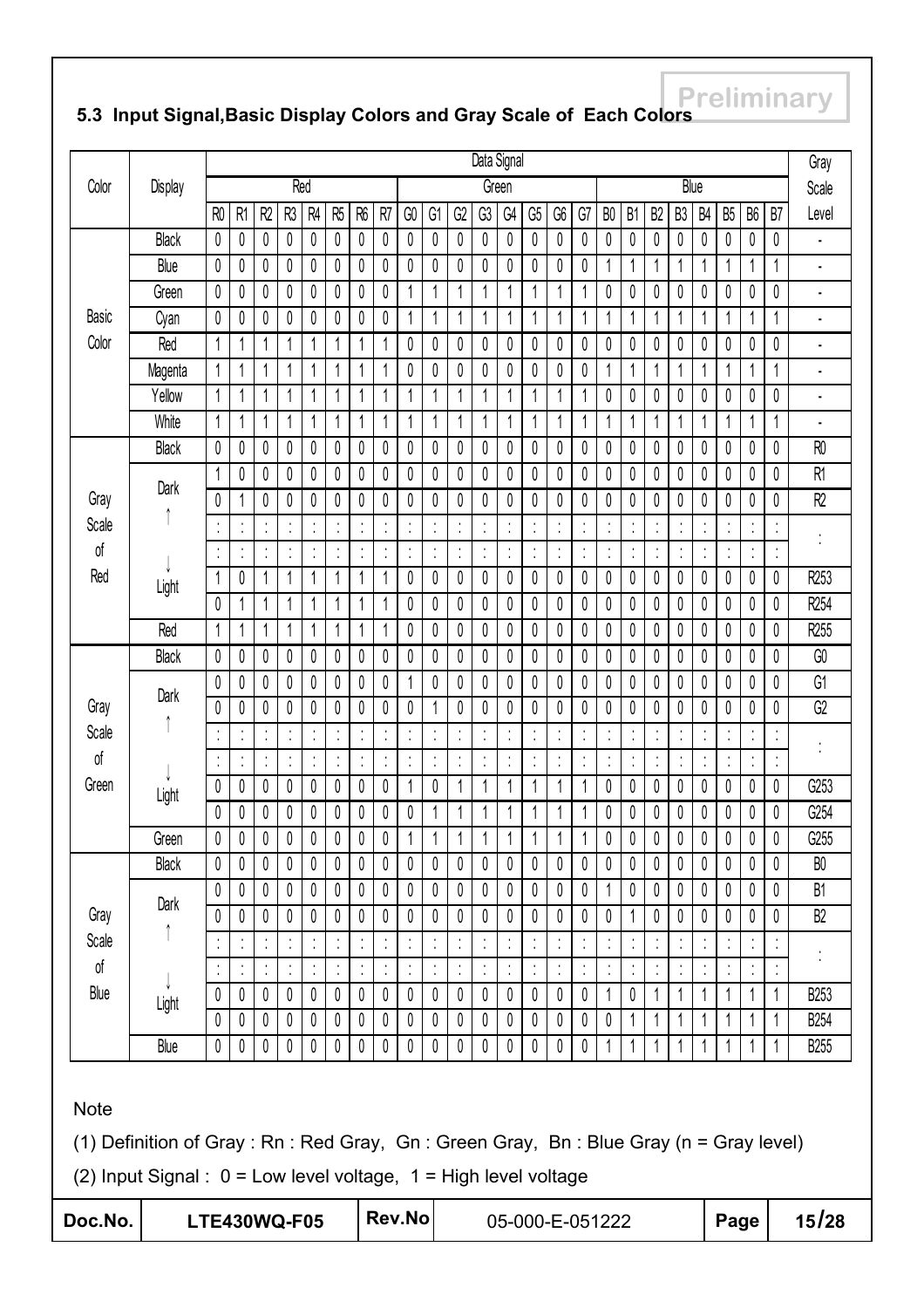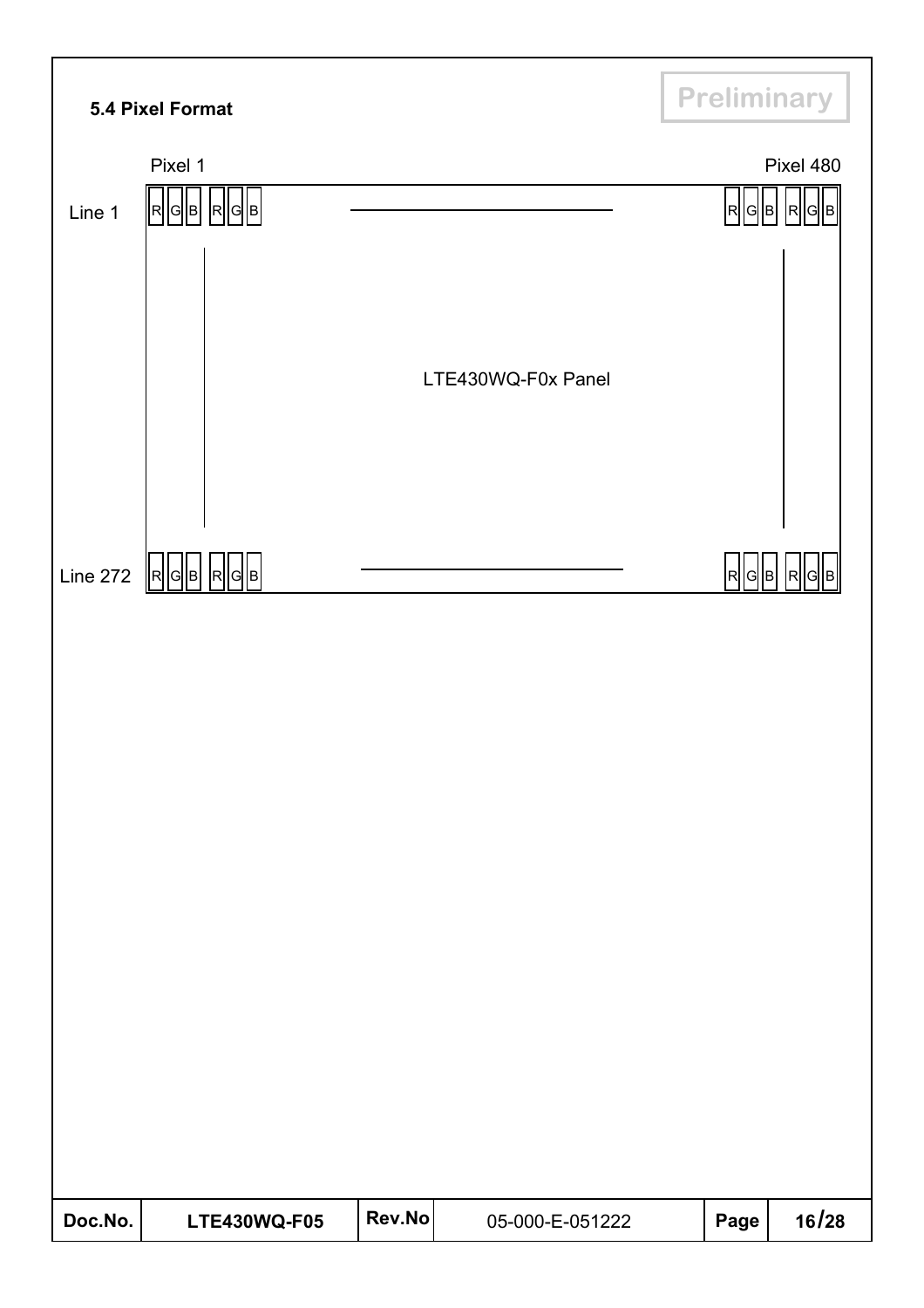# **6. Interface Timing**

#### **6.1 Timing Parameters**

| Parameter                 | Symbol | <b>MIN</b>     | <b>TYP</b>     | <b>MAX</b> | Unit       | Remark |
|---------------------------|--------|----------------|----------------|------------|------------|--------|
| Clock cycle               | 1/tc   |                | 9.00           | 15         | <b>MHz</b> |        |
| Hsync cycle               | 1/fH   |                | 17.14          |            | <b>KHz</b> |        |
| Vsync cycle               | 1/fV   |                | 59.94          |            | Hz         |        |
| Horizontal signal         |        |                |                |            |            |        |
| Horizontal cycle          | th     |                | $525*1$        |            | <b>CLK</b> |        |
| Horizontal display period | thd    |                | 480            |            | <b>CLK</b> |        |
| Horizontal Front porch    | thf    | $\overline{2}$ |                |            | <b>CLK</b> | $*2$   |
| Horizontal Pulse width    | thp    | $\overline{2}$ | 41             |            | <b>CLK</b> | $*2$   |
| Horizontal Back porch     | thb    | 2              |                |            | <b>CLK</b> | $*2$   |
| Vertical signal           |        |                |                |            |            |        |
| Vertical cycle            | tv     |                | 286            |            | H          |        |
| Vertical display period   | tvd    |                | 272            |            | H          |        |
| Vertical Front porch      | tvf    | $\overline{2}$ | $\overline{2}$ |            | H          |        |
| Vertical Pulse width      | tvp    | $\overline{2}$ | 10             |            | H          |        |
| Vertical Back porch       | tvb    | $\overline{2}$ | $\overline{2}$ |            | H          |        |

Timing Requirement1( $T_A$  = 25°C, V<sub>DD1</sub> = 2.3V to 2.7V, V<sub>SS1</sub> = 0V)

\*1. thd=480CLK, thf=2CLK, thp=41CLK, thb=2CLK

525CLK=480CLK + 2CLK + 41CLK + 2CLK

 $*2.$  thf+thp+thb  $> 44$ 

| Doc.No. | <b>LTE430WQ-F05</b> | Rev.No | 05-000-E-051222 | Page | 17/28 |
|---------|---------------------|--------|-----------------|------|-------|
|---------|---------------------|--------|-----------------|------|-------|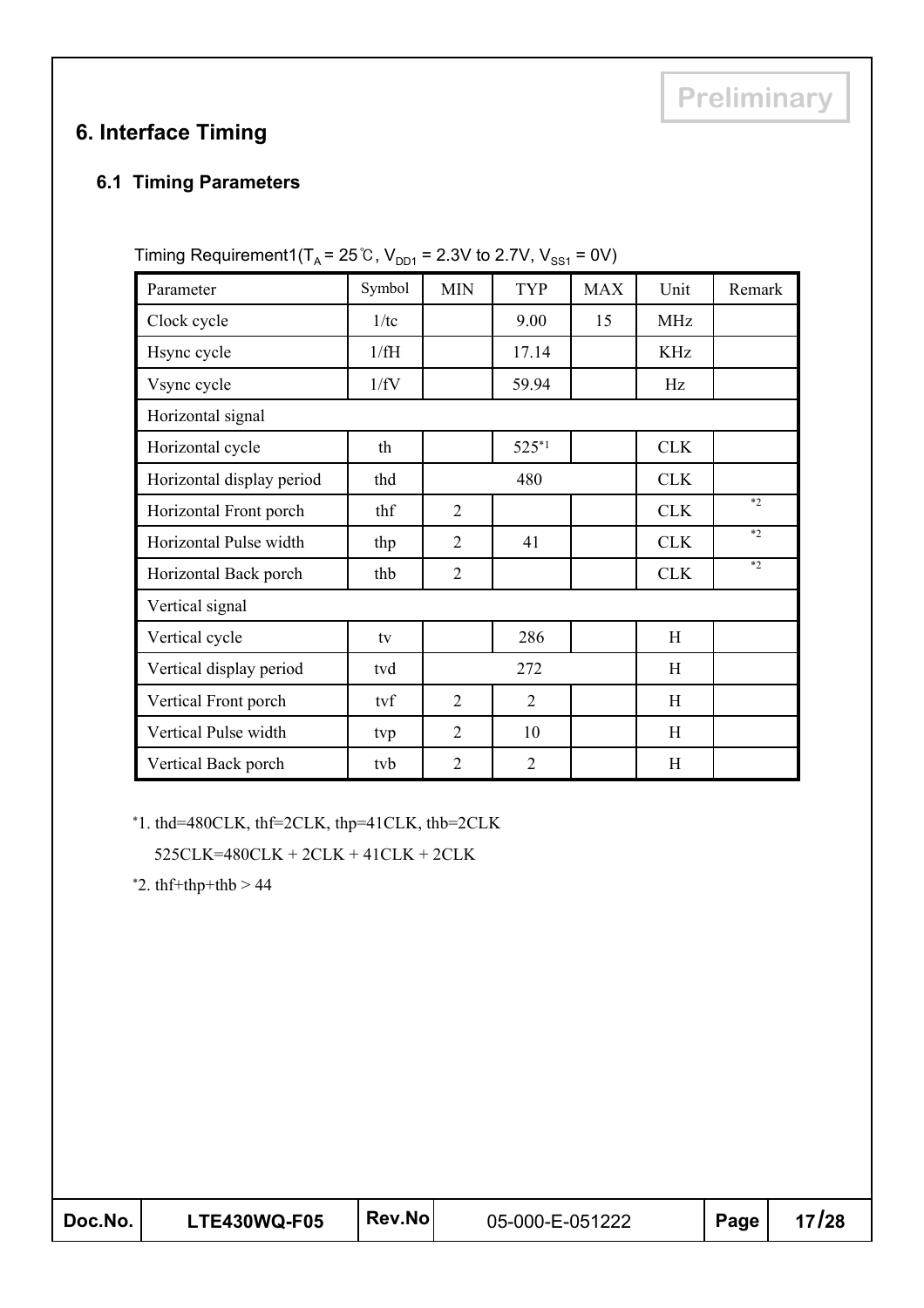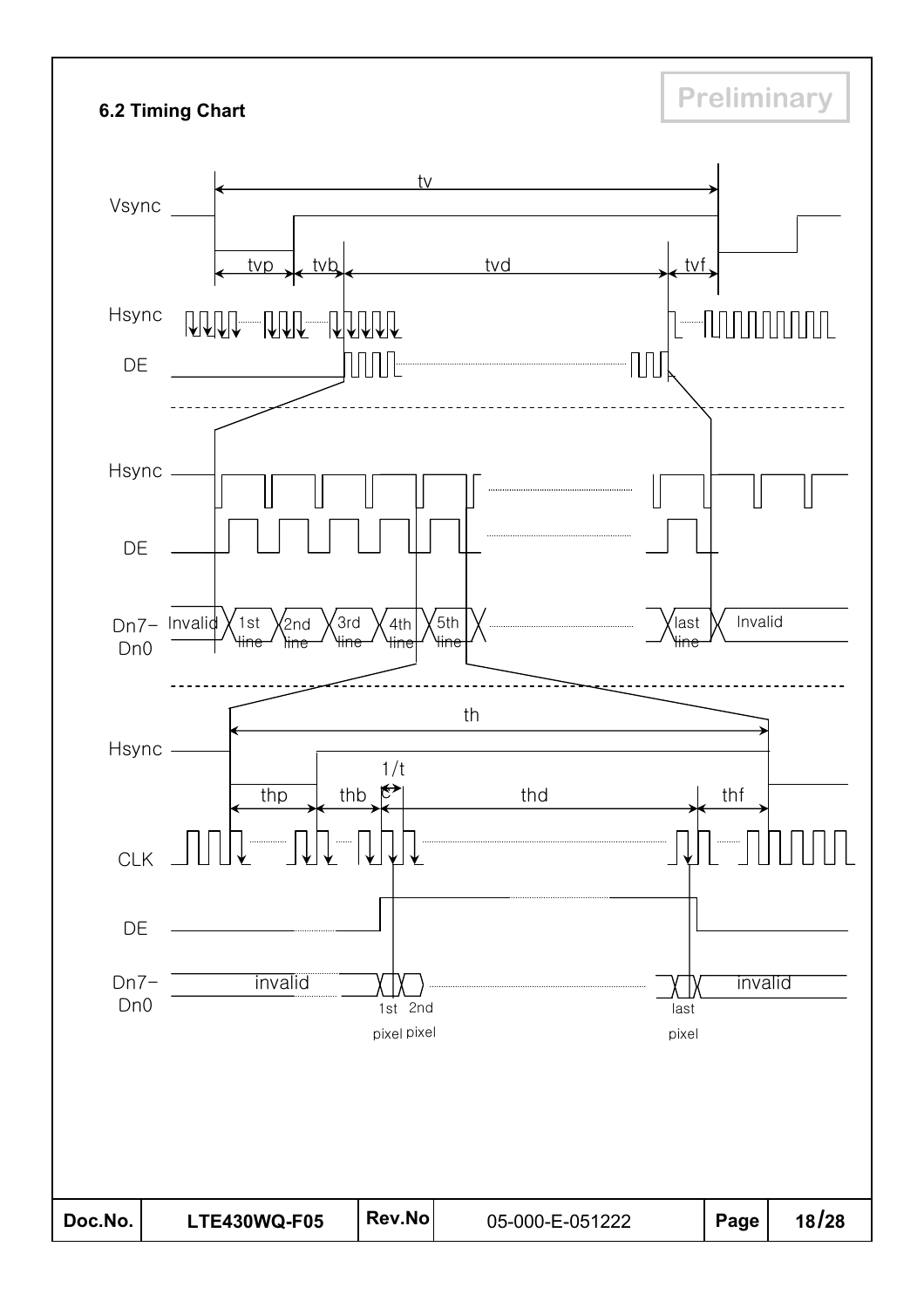| Parameter                     | Symbol     | Condition   | <b>MIN</b> | <b>TYP</b>                   | <b>MAX</b>               | Unit |
|-------------------------------|------------|-------------|------------|------------------------------|--------------------------|------|
| <b>DISP</b> Setup Time        | tdiss      |             | 10         | $\qquad \qquad \blacksquare$ | $\overline{a}$           | ns   |
| <b>DISP</b> Hold Time         | tdish      | <b>DISP</b> | 10         | $\overline{a}$               | $\overline{a}$           | ns   |
| Clock Period                  | PW CLK     |             | 66.7       | $\overline{\phantom{a}}$     | $\overline{\phantom{a}}$ | ns   |
| Clock Pulse High Period       | <b>PWH</b> | <b>CLK</b>  | 26.7       | $\overline{a}$               | $\overline{a}$           | ns   |
| <b>Clock Pulse Low Period</b> | <b>PWL</b> |             | 26.7       | $\qquad \qquad \blacksquare$ | -                        | ns   |
| Hsync Setup Time              | ths        |             | 10         | $\overline{\phantom{a}}$     | $\overline{\phantom{a}}$ | ns   |
| Hsync Hold Time               | thh        | Hsync       | 10         | $\overline{a}$               | -                        | ns   |
| Data Setup Time               | tds        |             | 10         | $\overline{a}$               | $\overline{a}$           | ns   |
| Data Hold Time                | tdh        | D00-D27     | 10         | $\overline{a}$               | $\overline{\phantom{a}}$ | ns   |
| DE Setup Time                 | tdes       |             | 10         | $\qquad \qquad \blacksquare$ | $\overline{a}$           | ns   |
| DE Hold Time                  | tdeh       | DE          | 10         | -                            |                          | ns   |
| Vsync Setup Time              | tyhs       |             | 10         | $\overline{a}$               | $\overline{a}$           | ns   |
| Vsync Hold Time               | tvhh       | Vsync       | 10         | $\blacksquare$               | -                        | ns   |

# **6.3 Timing Requirement2** ( $T_A = 25^\circ \text{C}$ ,  $V_{DD1} = 2.3 \text{V}$  to 2.7V,  $V_{SS1} = 0 \text{V}$ , tr = tf = 2.0ns)

tr,tf is defined 10%~90% of signal amplitude

| Doc.No. | <b>LTE430WQ-F05</b> | Rev.No | 05-000-E-051222 | Page | 19/28 |
|---------|---------------------|--------|-----------------|------|-------|
|---------|---------------------|--------|-----------------|------|-------|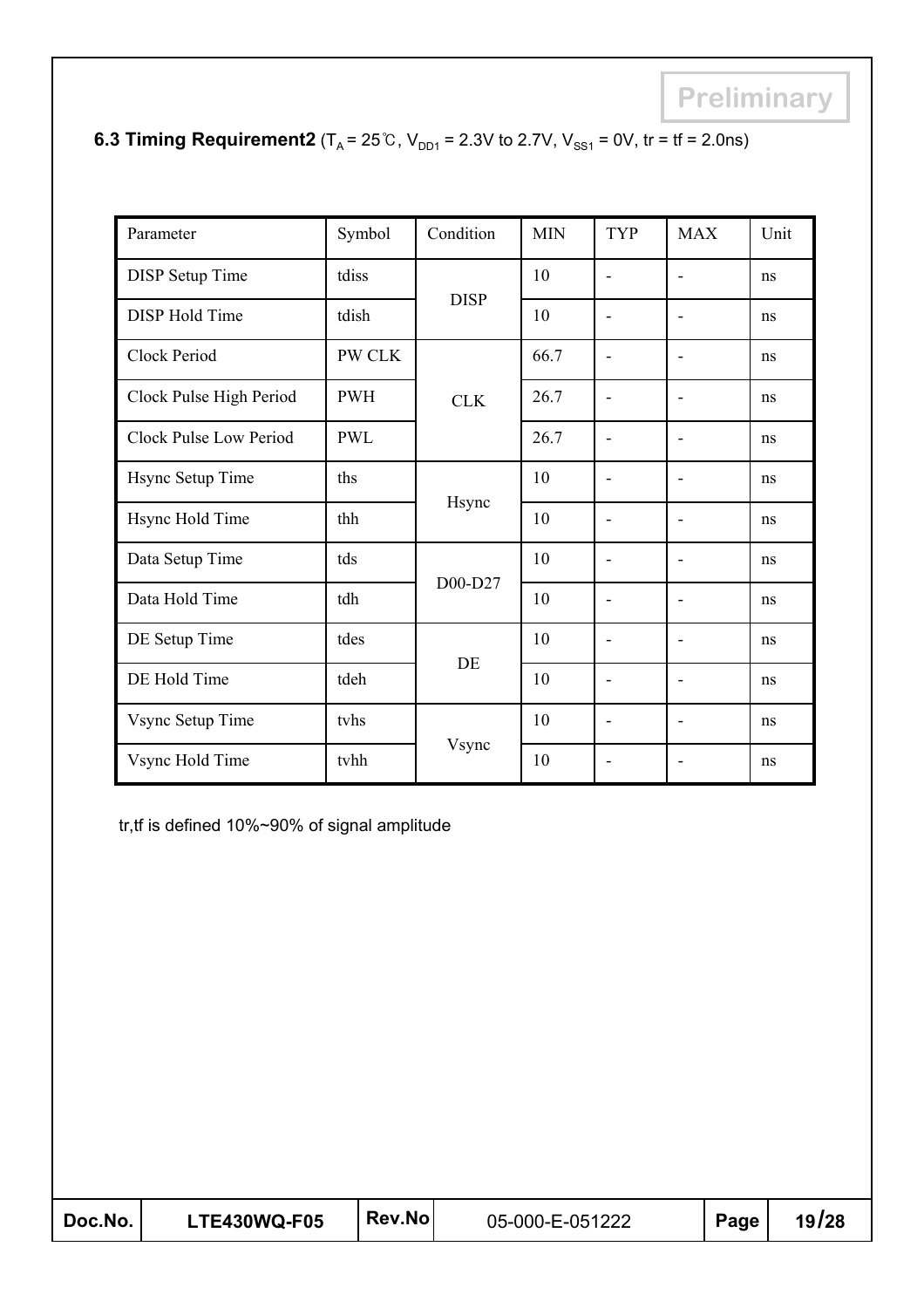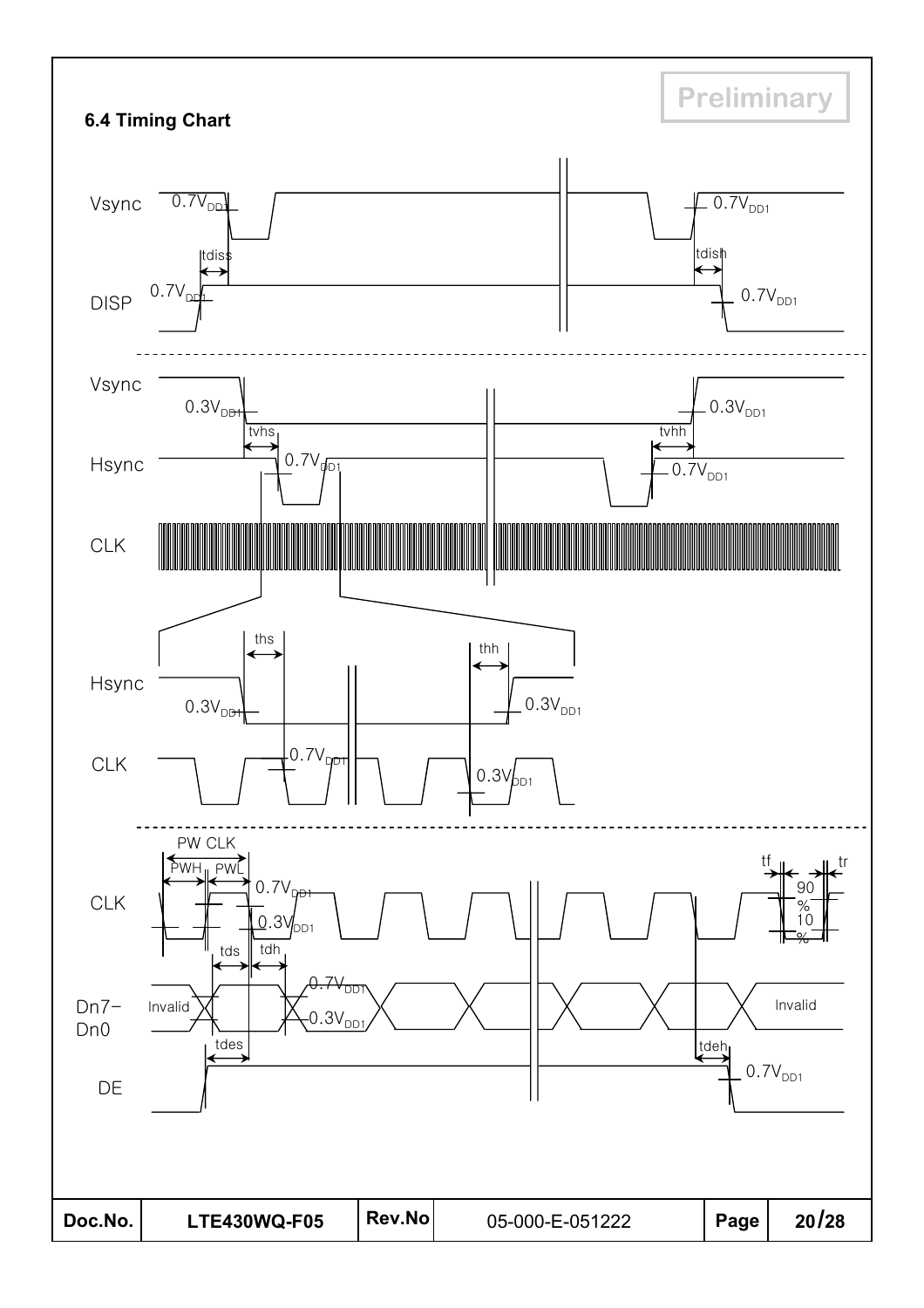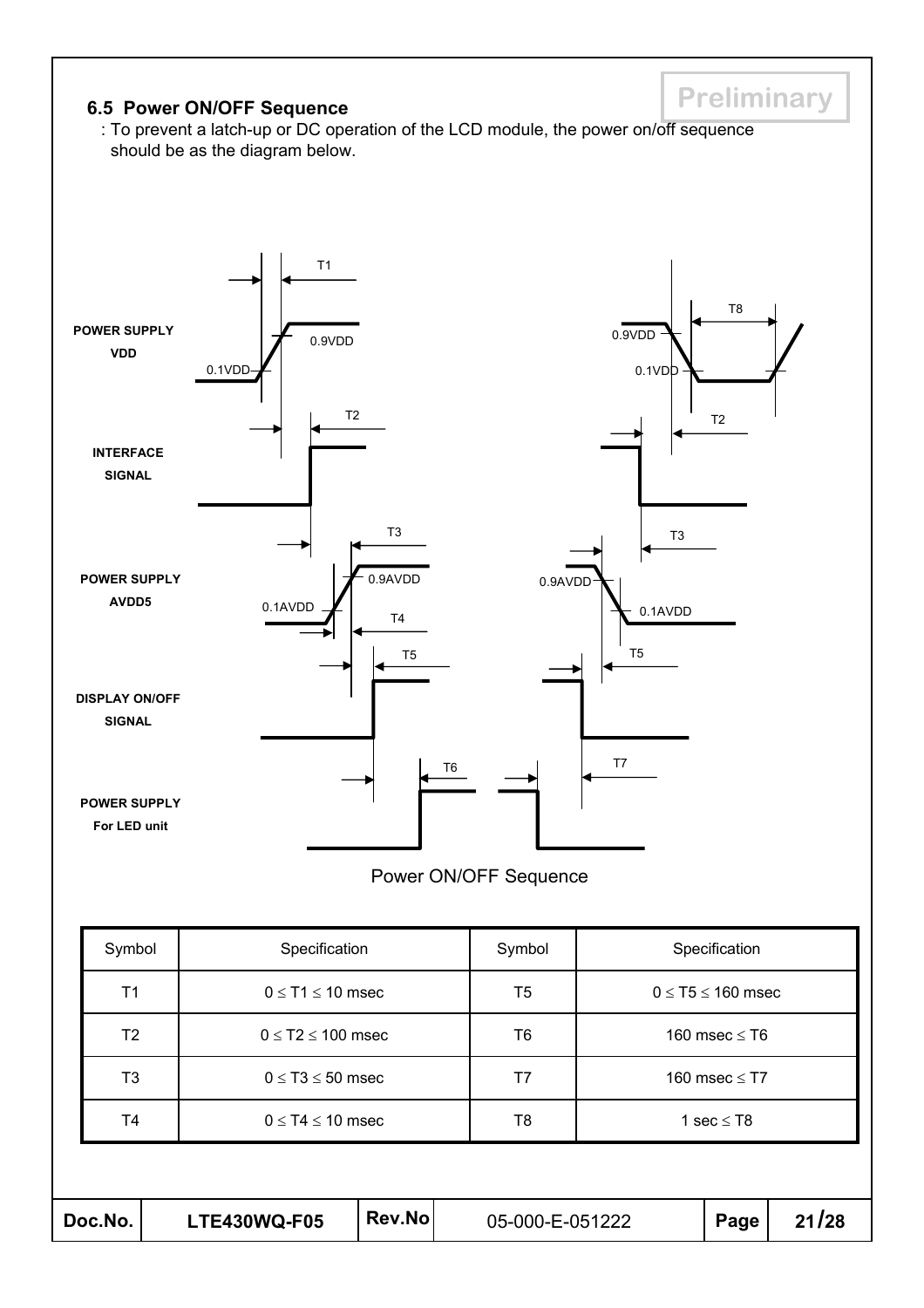NOTE.

- (1) The supply voltage of the external system for the module input should be the same as the definition of VDD and VDD.
- (2) Apply the LED voltage within the LCD operation range. When the back-light turns on before the LCD operation or the LCD turns off before the LEDs turns off, the display may momentarily become white.
- (3) In case of VDD = off level, please keep the level of input signals on the low or keep a high impedance.
- (4) T8 should be measured after the module has been fully discharged between power off and on period.
- (5) Interface signal shall not be kept at high impedance when the power is on.

| Doc.No. | <b>LTE430WQ-F05</b> | Rev.Nol | 05-000-E-051222 | Page | 22/28 |
|---------|---------------------|---------|-----------------|------|-------|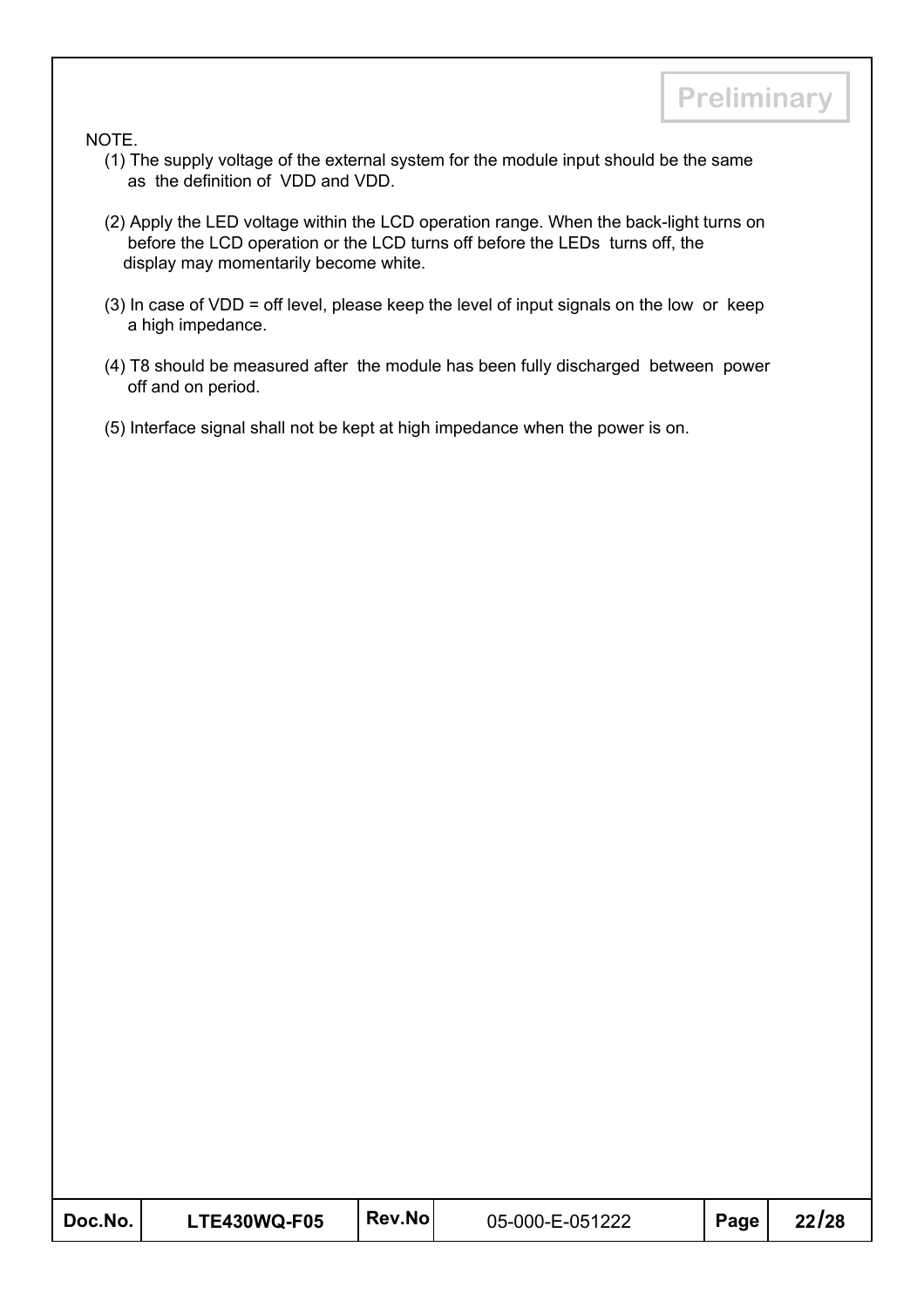# **7. Outline Dimension (TBD)**

| Doc.No. | <b>LTE430WQ-F05</b> | <b>ˈRev.No</b> ⊥ | 05-000-E-051222 | Page | 23/28 |
|---------|---------------------|------------------|-----------------|------|-------|
|---------|---------------------|------------------|-----------------|------|-------|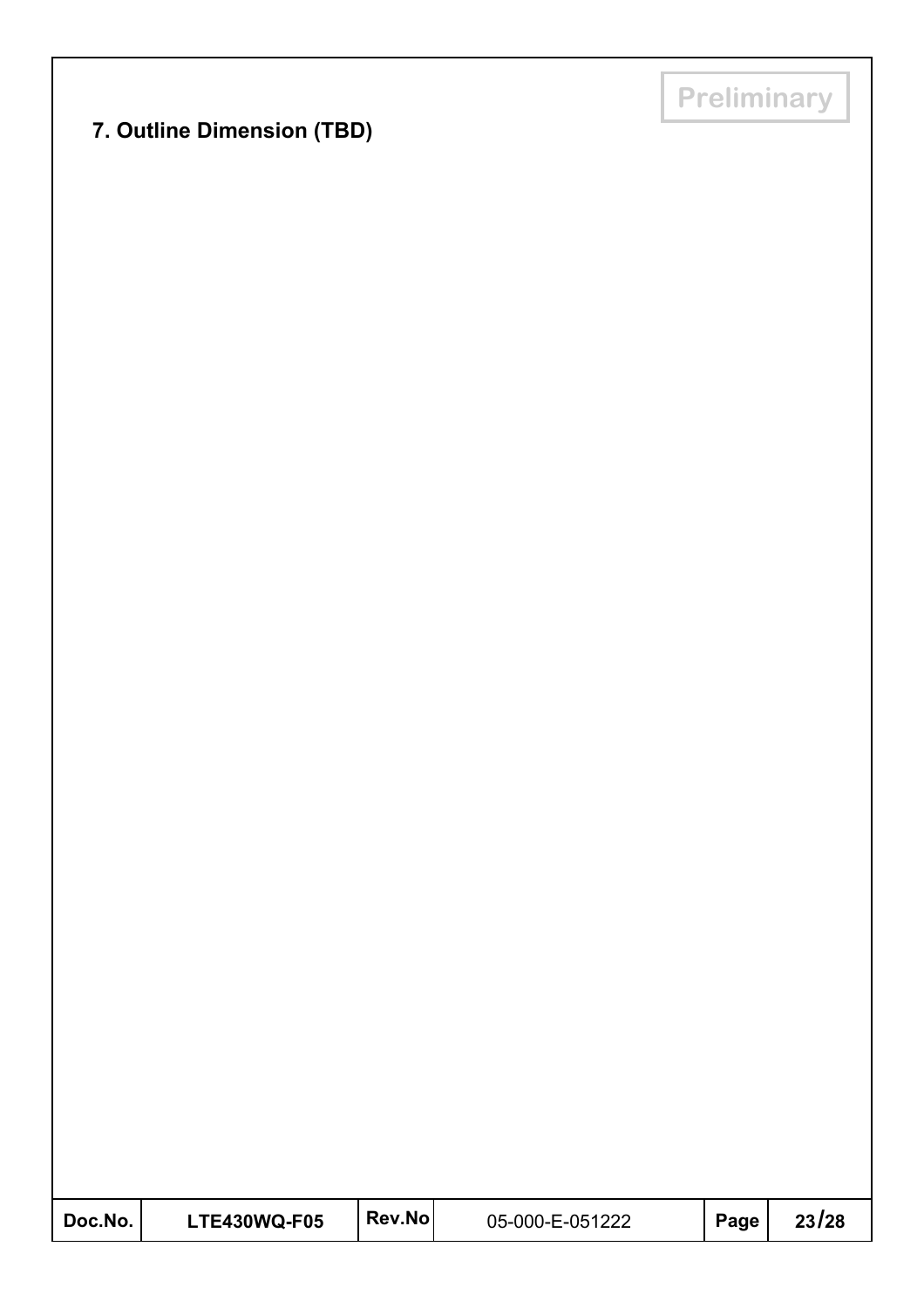# **8. Packing (TBD)**

**Preliminary**

| Doc.No. | <b>LTE430WQ-F05</b> | <b>Rev.Nol</b> | 05-000-E-051222 | Page | 24/28 |
|---------|---------------------|----------------|-----------------|------|-------|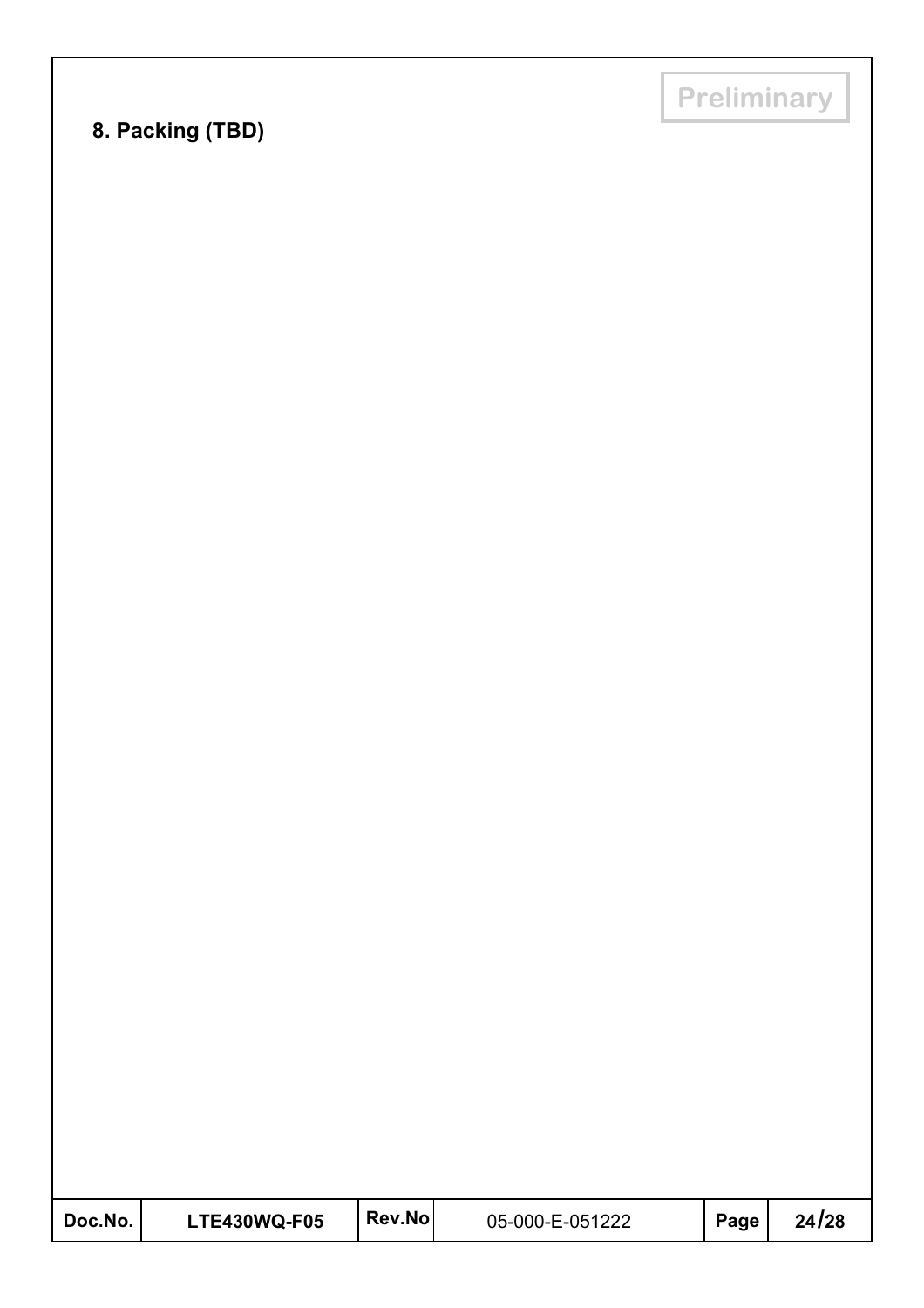# **9. MARKINGS & OTHERS Preliminary**

A nameplate bearing followed by is affixed to a shipped product at the Specified location on each product.

#### **9.1 Packing case attach**



| Doc.No. | <b>LTE430WQ-F05</b> | <b>Rev.Nol</b> | 05-000-E-051222 | Page | 25/28 |
|---------|---------------------|----------------|-----------------|------|-------|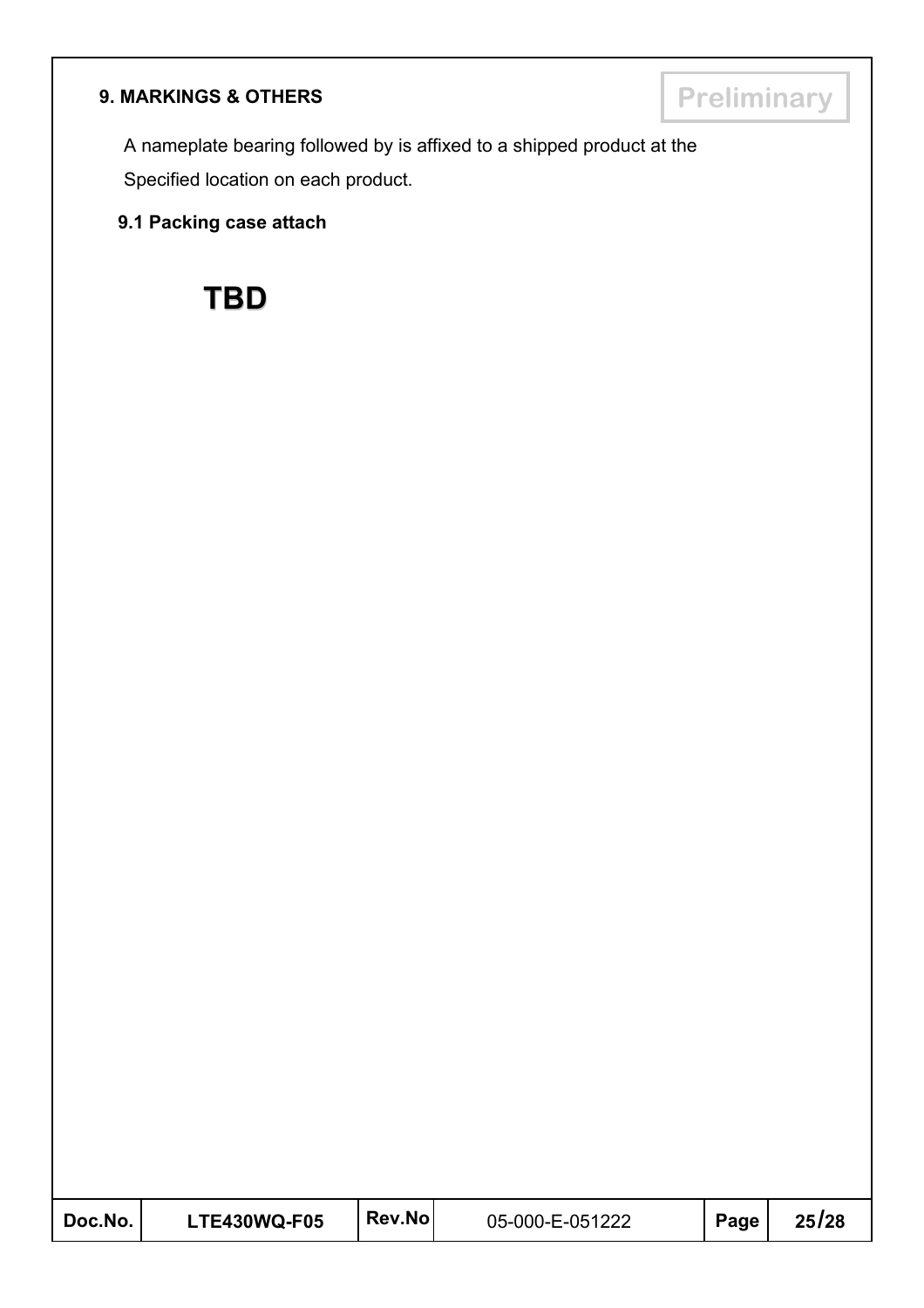# **10. General Precautions Preliminary**

#### **10.1. Handling**

- (a) When the module is assembled, It should be attached to the system firmly using every mounting holes. Be careful not to twist and bend the modules.
- (b) Refrain from strong mechanical shock and / or any force to the module. In addition to damage, this may cause improper operation or damage to the module and LED back-light.
- (c) Note that polarizers are very fragile and could be easily damaged. Do not press or scratch the surface harder than a HB pencil lead.
- (d) Wipe off water droplets or oil immediately. If you leave the droplets for a long time, Staining and discoloration may occur.
- (e) If the surface of the polarizer is dirty, clean it using some absorbent cotton or soft cloth.
- (f) The desirable cleaners are water, IPA(Isopropyl Alcohol) or Hexane. Do not use Ketone type materials(ex. Acetone), Ethyl alcohol, Toluene, Ethyl acid or Methyl chloride. It might permanent damage to the polarizer due to chemical reaction.
- (g) If the liquid crystal material leaks from the panel, it should be kept away from the eyes or mouth . In case of contact with hands, legs or clothes, it must be washed away thoroughly with soap.
- (h) Protect the module from static , it may cause damage to the CMOS IC.
- (i) Use finger-stalls with soft gloves in order to keep display clean during the incoming inspection and assembly process.
- (j) Do not disassemble the module.
- (k) Do not adjust the variable resistor which is located on the back side.
- (l) Protection film for polarizer on the module shall be slowly peeled off just before use so that the electrostatic charge can be minimized.
- (m) Pins of I/F connector shall not be touched directly with bare hands.

| Doc.No. | <b>LTE430WQ-F05</b> | Rev.No | 05-000-E-051222 | Page | 26/28 |
|---------|---------------------|--------|-----------------|------|-------|
|---------|---------------------|--------|-----------------|------|-------|